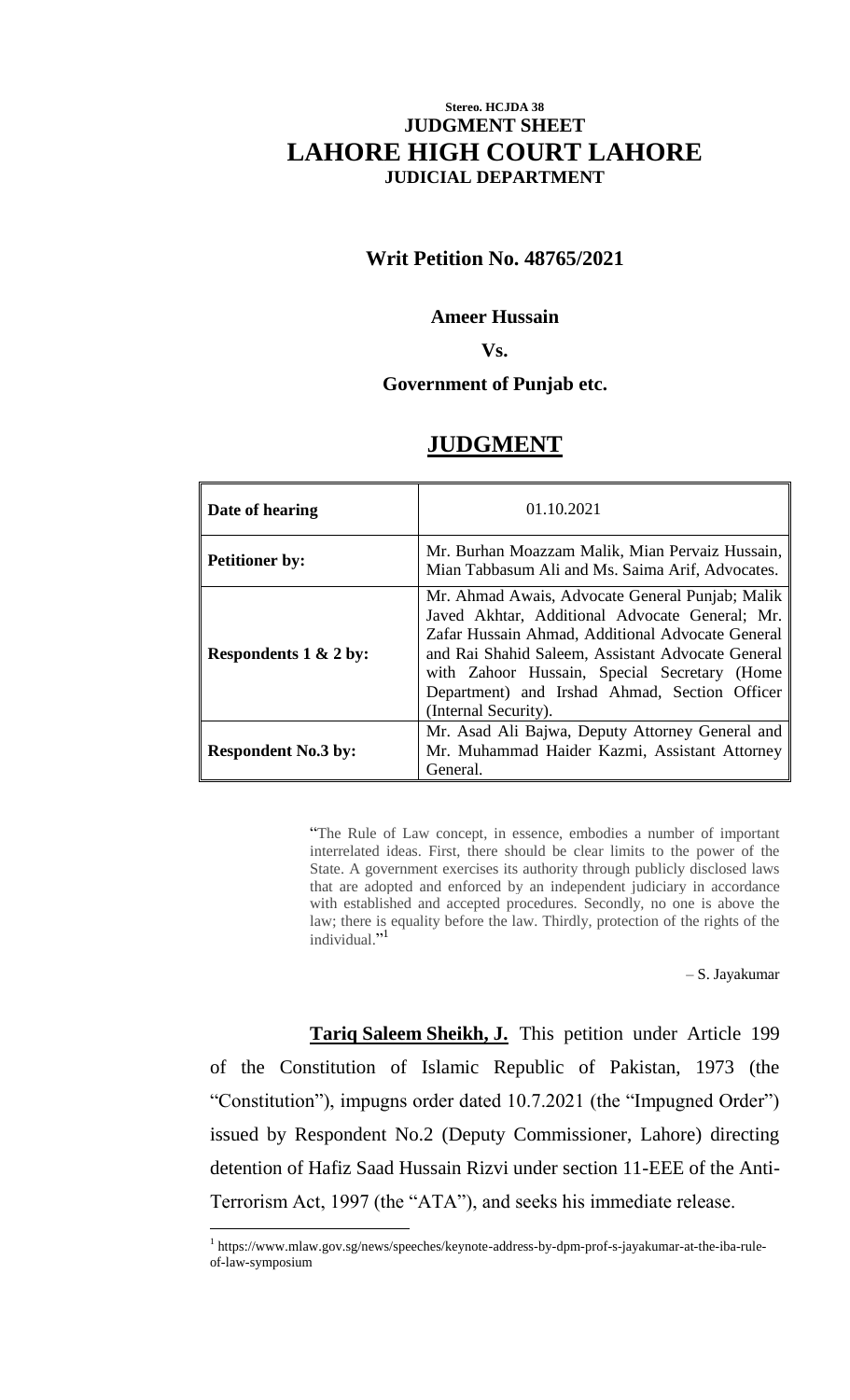#### *Facts*

2. Hafiz Saad Hussain Rizvi is the Ameer of *Tehreek-e-Labaik Pakistan* (TLP). He demands expulsion of the French diplomat from Pakistan as a mark of protest against publication of irreverent caricatures in France. The Government of the Punjab (the "Punjab Government") was moved when he held a meeting with his party's top leaders at Sabzazar, Lahore, on 11.4.2021 and announced country-wide agitation, including march to Islamabad, to press for the aforesaid demand. The Deputy Inspector General of Police (Operations) addressed Letter No. 2048/DSP-L-Ops dated 12.4.2021 to Respondent No.2 for Rizvi's detention under section 3 of the Punjab Maintenance of Public Order Ordinance, 1960 (the "MPO"). Keeping in view the sensitivity of the matter, Respondent No.2 immediately convened a meeting of the District Intelligence Committee (DIC) and on its recommendations, vide Order No. RDM/35 dated 12.4.2021, directed that Rizvi should be arrested and detained in the Central Jail, Kot Lakhpat, Lahore, for 30 days. Although he was arrested, the TLP activists came out on the streets and resorted to vandalism. They also protested against his detention. The following week saw complete breakdown of law and order in the province. According to the Punjab Government, three police officials were killed, 303 were injured and 28 were abducted in various incidents. Besides, 16 police vehicles, two oil tankers and the Orange Train Stations were damaged. Roads were blocked and private property worth crores of rupees, including cars and motorcycles, were set ablaze. The Additional Chief Secretary (Home Department) extended Rizvi's detention for a further period of 30 days vide Order dated 11.5.2021. The Petitioner, who is his paternal uncle, filed Writ Petition No. 31145/2021 in this Court challenging his detention but it was dismissed vide Order dated 24.5.2021. Subsequently, the Home Department ordered another 30 days extension which took the aggregate of his detention period under the MPO to 90 days.

3. Article 10(4) of the Constitution mandates that a person cannot be detained under any preventive detention law beyond three months unless his case is reviewed by the prescribed Review Board and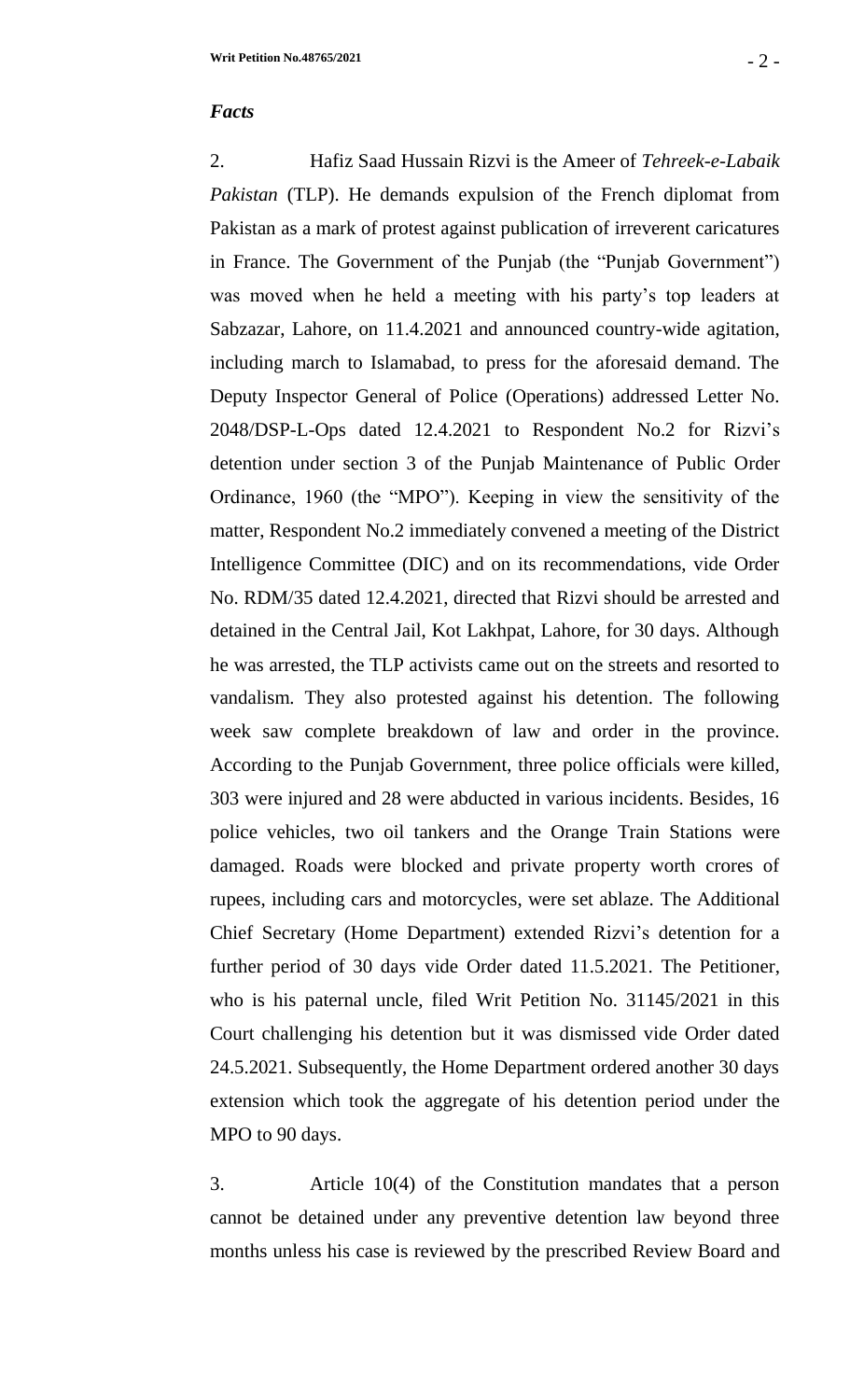authorized by it. In view of this constitutional command, the Punjab Government made a reference under section 3(5) of the MPO to the Provincial Review Board consisting of three Hon'ble Judges of this Court. The Board opined that there wasn't any sufficient ground for Rizvi's further detention and, vide Order dated 02.07.2021, declined the Government's request for extension and directed his immediate release. The Punjab Government did not assail that order before the competent court.

4. Rizvi's 90 days detention period under the Ordinance was to expire on 10.7.2021 but before he could be released Respondent No.2, purportedly in exercise of the powers under section 11-EEE read with section 33 of the ATA, issued the Impugned Order directing his detention for three months. Hence, this petition.

5. It is important to point out that on 13.7.2021 Rizvi made a representation to the Secretary (Home Department), Government of the Punjab, which he did not decide. Finally, vide Letter No. SO(IS-1)3-41/2021 (TLP) dated 2.9.2021, he was informed that it was not maintainable and was advised that the "concerned forum for the subject-matter may be approached for its adjudication."

6. When this petition came up for regular hearing this Court observed that representation of Federation of Pakistan was necessary. Accordingly, the Petitioner was directed to implead it as Respondent No.3. The Court also felt that substantial questions as to interpretation of constitutional law were involved in this case so notices were issued to the Attorney General for Pakistan and the Advocate General Punjab in terms of Order XXVII-A CPC.

7. The Respondents submitted report and parawise comments to this petition which were placed on record.

## *Arguments*

8. The learned counsel for the Petitioner, Mr. Burhan Moazzam Malik, Advocate, contended that the Impugned Order was void *abinitio* because the Home Department's Letter No.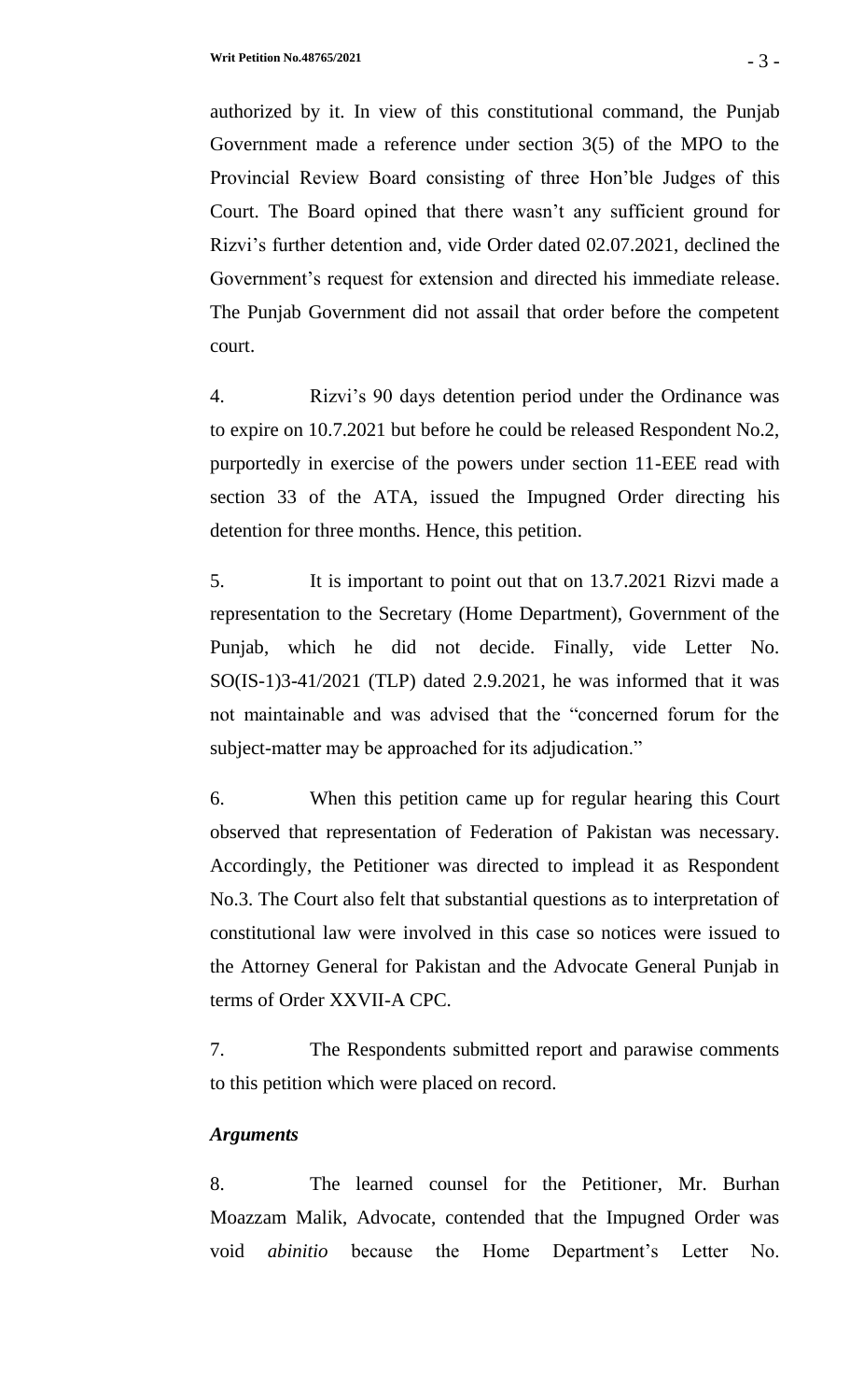SO(Jud-III)7-1/2014(P) dated 10.7.2021 from which Respondent No.2 derived authority to pass the said order was bad in law. On merits, the learned counsel submitted that Rizvi was a patriot and a practicing Muslim. He loved Prophet Muhammad (PBUH) and had a constitutional right to protest if there is any irreverence to him, more particularly against the sacrilegious publications in France. Nevertheless, he did not exceed that fundamental right and there was not a whit of evidence that he incited his party workers or other activists to resort to arson and vandalism. The Provincial Review Board had rejected the Punjab Government's reference under section 3(5) of the MPO and held that the grounds of his detention were flimsy. He contended that after the Board's decision it was not possible for it to detain Rizvi under the MPO so it resorted to section 11-EEE of the ATA to frustrate it which could not be permitted. He maintained that the Impugned Order was out-andout *malafide* and to highlight the point referred to three orders of the Home Department, i.e. Order No. SO(IS-1)4-10/2020(P-1) (Lahore)-1 dated 21.1.2021; Order No. SO(IS-1)4-10/2020(P-1)(Lahore)-9 dated 18.2.2021; and Order No. SO(IS-1)4-10/2020(P-1) dated 16.4.2021. The first order proscribed Rizvi under section 11-EE of the ATA and placed his name in the list maintained under the Fourth Schedule of the Act while the second order annulled the action after 28 days. The third one re-proscribed him.

9. The learned Deputy Attorney General for Pakistan submitted that Rizvi was a fire-band speaker and had great influence on his party workers. His detention averted his plan to march to Islamabad but violent protests were witnessed throughout the Punjab. Keeping his nefarious activities in view, the Federal Government proscribed him under section 11-EE of the ATA which he had not challenged so far. The learned Law Officer added that the Federal Government supported the Impugned Order as it had credible intelligence reports that Rizvi would create mischief again if he was released.

10. The learned Advocate General vehemently opposed this petition. He argued that this petition was not maintainable as Rizvi had not exhausted administrative remedy which was adequate as well as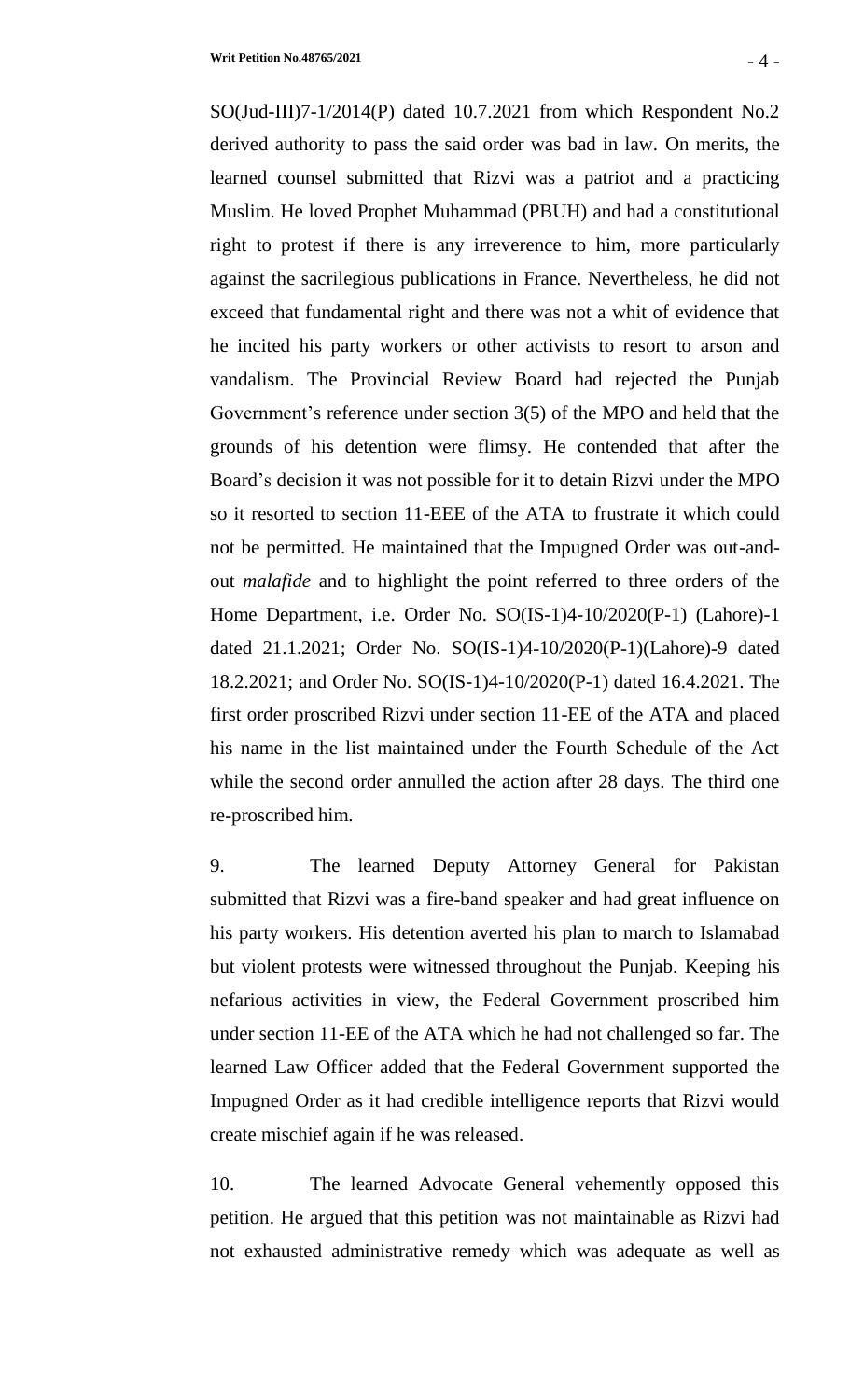efficacious. He controverted the Petitioner's contention that Respondent No.2 was not competent to issue the Impugned Order and submitted that the Punjab Government had delegated its powers to him under section 33 of the ATA in accordance with the law declared by the Hon'ble Supreme Court of Pakistan in *Messrs Mustafa Impex, Karachi, and others v. The Government of Pakistan through Secretary Finance, Islamabad and others* (PLD 2016 SC 808). On facts the learned Advocate General contended that Rizvi's preventive detention was imperative in the prevailing circumstances. He was a big threat to the public peace and the country's security owing to which the Federal Government had proscribed his party, TLP, under section 11-B and his person under section 11-EE of the ATA. He added that there were intelligence reports that the Majlis-e-Shura and the leadership of the defunct TLP were desperately waiting for Rizvi's release to chalk out their next line of action. They were likely to incite party workers and create law and order situation again.

## *The law and jurisprudence*

11. Rule of law connotes "the mechanism, process, institution, practice, or norm that supports the equality of all citizens before the law, secures a non-arbitrary form of government, and more generally prevents the arbitrary use of power."<sup>2</sup> Personal liberty is one of the basic human rights and the principle that the governments cannot deprive individuals of that right is central to the concept of rule of  $law$ <sup>3</sup>. "First recognized in the *Magna Carta Libertatum* in 1215, this basic human right has in no small measure defined the proper juridical relationship between citizens and their governments. Indeed, this principle is now explicitly recognized in most constitutions and several international human rights treaties, declarations and resolutions.<sup>34</sup> Nevertheless, the right to personal liberty is not an unqualified right and in some compelling circumstances a State may have to put curbs on an individual and resort to what is called preventive (or preventative) detention.

<sup>2</sup> Choi, Naomi. "Rule of law". *Encyclopedia Britannica*, https://www.britannica.com/topic/rule-of-law <sup>3</sup> Derek P. Jinks, *The Anatomy of an Institutional Emergency: Preventive Detention and Personal Liberty in India*, 22 Mich. J. Int'l L 311 (2001).

Available at: https://repository.law.umich.edu/mjil/vol22/iss2/3 4 *ibid*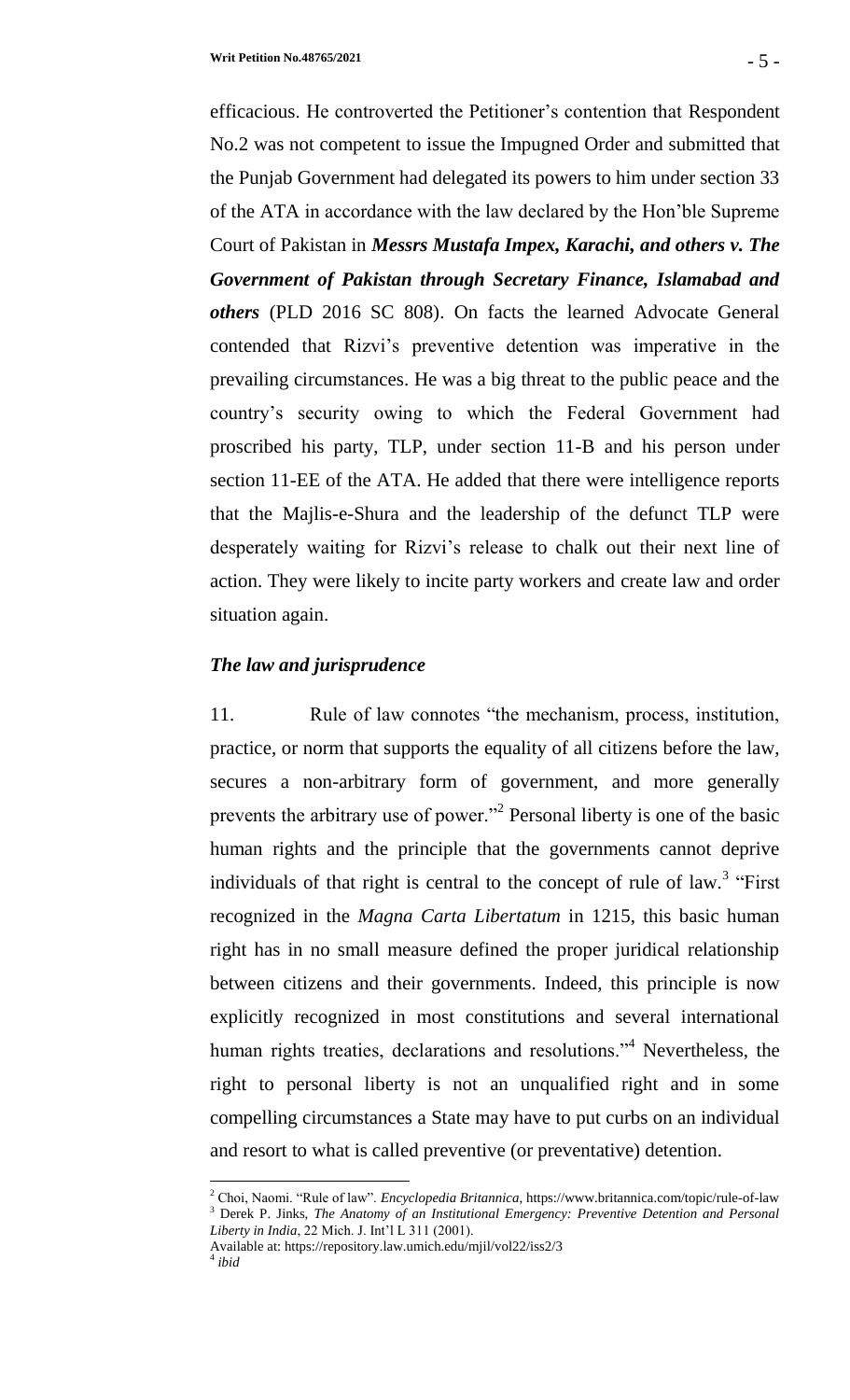12. There is no standard definition of "preventive detention." Justice Fazal Karim opines that it is a species of custody or arrest. He writes: "An order restricting a person's movement may amount to a detention order, if under the law the person is so restricted, if he leaves that place, can be brought by physical force of if he can be punished for so leaving, for in that case the place to which his movements are restricted will constitute a sort of prison."<sup>5</sup> However, in the international documents the "preventive detention" refers to "persons arrested or imprisoned without charge."<sup>6</sup> The International Committee of Red Cross, which terms preventive detention as internment, states that it is an "exceptional measure of control that may be ordered for security reasons in armed conflict, or for the purpose of protecting State security or public order in non-conflict situations provided the requisite criteria have been met.<sup>7</sup>

13. Quite often the term "preventive detention" is used interchangeably with the expression "administrative detention" and the two are considered synonymous. However, Stella opines:<sup>8</sup>

> "Although there are exceptions, the term 'administrative detention' is more frequently employed in civil law countries, and the term 'preventive' or 'preventative' detention is used more often in common law countries. This apparently innocuous distinction is nonetheless important, as the differing terms 'administrative' and 'preventive' are intrinsically value-laden, suggesting, in the case of the former, that detention is a tool of the administration or bureaucracy, and, in the case of the latter, that detention is necessary to 'prevent' a potential threat or danger from occurring."

14. It follows from the above discussion that preventive detention is a measure whereby the executive takes a person into custody to prevent a future harm. He may not have committed a crime but there is apprehension that he would indulge in acts that are prejudicial to public peace. Lord Atkinson considered the justification for preventive detention in *R v. Halliday*, [1917] AC 260, and observed:

7 https://www.icrc.org/eng/assets/files/other/icrc\_002\_0892.pdf

l

<sup>5</sup> Fazal Karim, *Judicial Review of Public Actions*, First Edition, 2006 p. 630

<sup>6</sup> Elias, Stella Burch, *Rethinking 'Preventive Detention' from a Comparative Perspective: Three Frameworks for Detaining Terrorist Suspects* (May 18, 2009). Columbia Human Rights Law Review, Vol. 41, 2009. Available at SSRN: <https://ssrn.com/abstract=1406814>

<sup>8</sup> See note 6, *ibid*.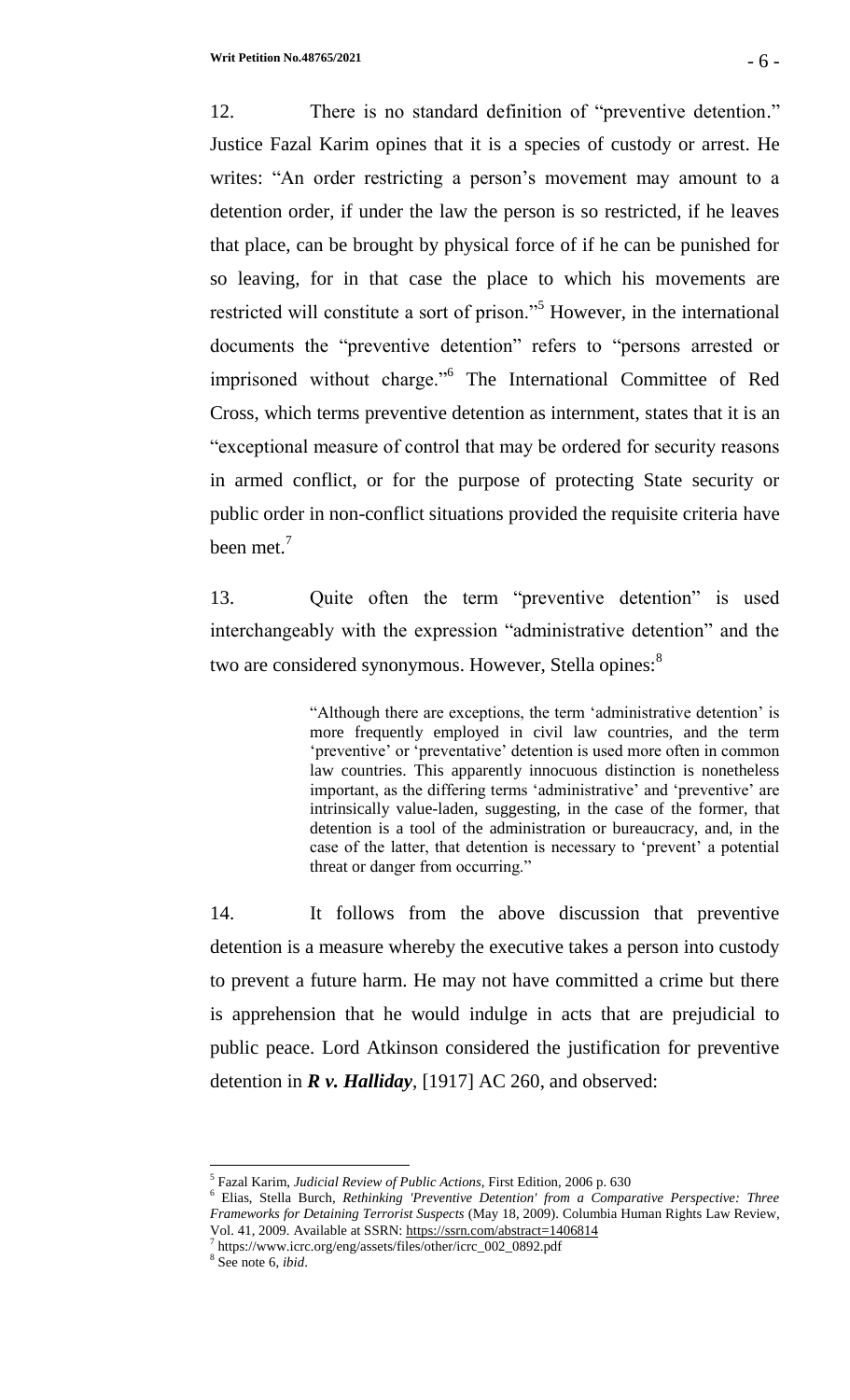"… where preventive justice is put in force some suffering and inconvenience may be caused to the suspected person. That is inevitable. But the suffering is, under this statute, inflicted for something much more important than his liberty or convenience, namely, for securing the public safety and defence of the realm."

15. In *Halliday*, Lord Finlay pointed out that the object of preventive detention is not to punish a person for an offence committed by him but to forestall mischief. He said:

> "Any preventive measure even if they involve some restraint or hardship upon individuals, do not partake in any way of the nature of punishment, but are taken by way of precaution to prevent mischief to the State."

16. The Indian Supreme Court echoed the same thought in *Union of India v. Paul Manickam and another* (AIR 2003 SC 4622) when it ruled:

> "In case of preventive detention no offence is proved, nor any charge is formulated and the justification of such detention is suspicion or reasonability and there is no criminal conviction which can only be warranted by legal evidence. Preventive justice requires an action to be taken to prevent apprehended objectionable activities … The compulsions of the primordial need to maintain order in society, without which enjoyment of all rights, including the right of personal liberty would lose all their meanings, are the true justifications for the laws of preventive detention. This jurisdiction has been described as a 'jurisdiction of suspicion', and the compulsions to preserve the values of freedom of a democratic society and social order sometimes merit the curtailment of the individual liberty."

17. Similarly, in *Francis Coralie Mullin v. The Administrator, Union Territory of Delhi and others* (AIR 1981 SC 746) the Indian Supreme Court held:

> "[I]t is necessary to bear in mind the distinction between 'preventive detention' and 'punitive detention' when we are considering the question of validity of conditions of detention. There is a vital distinction between these two kinds of detention. 'Punitive detention' is intended to inflict punishment on a person, who is found by the judicial process to have committed an offence, while 'preventive detention' is not by way of punishment at all, but it is intended to preempt a person from indulging in conduct injurious to the society. The power of preventive detention has been recognized as a necessary evil and is tolerated in a free society in the larger interest of security of the State and maintenance of public order."<sup>9</sup>

<sup>9</sup> This view was reiterated in *Anukul Chandra Pradhan v. Union of India and others* (AIR 1997 SC 2814)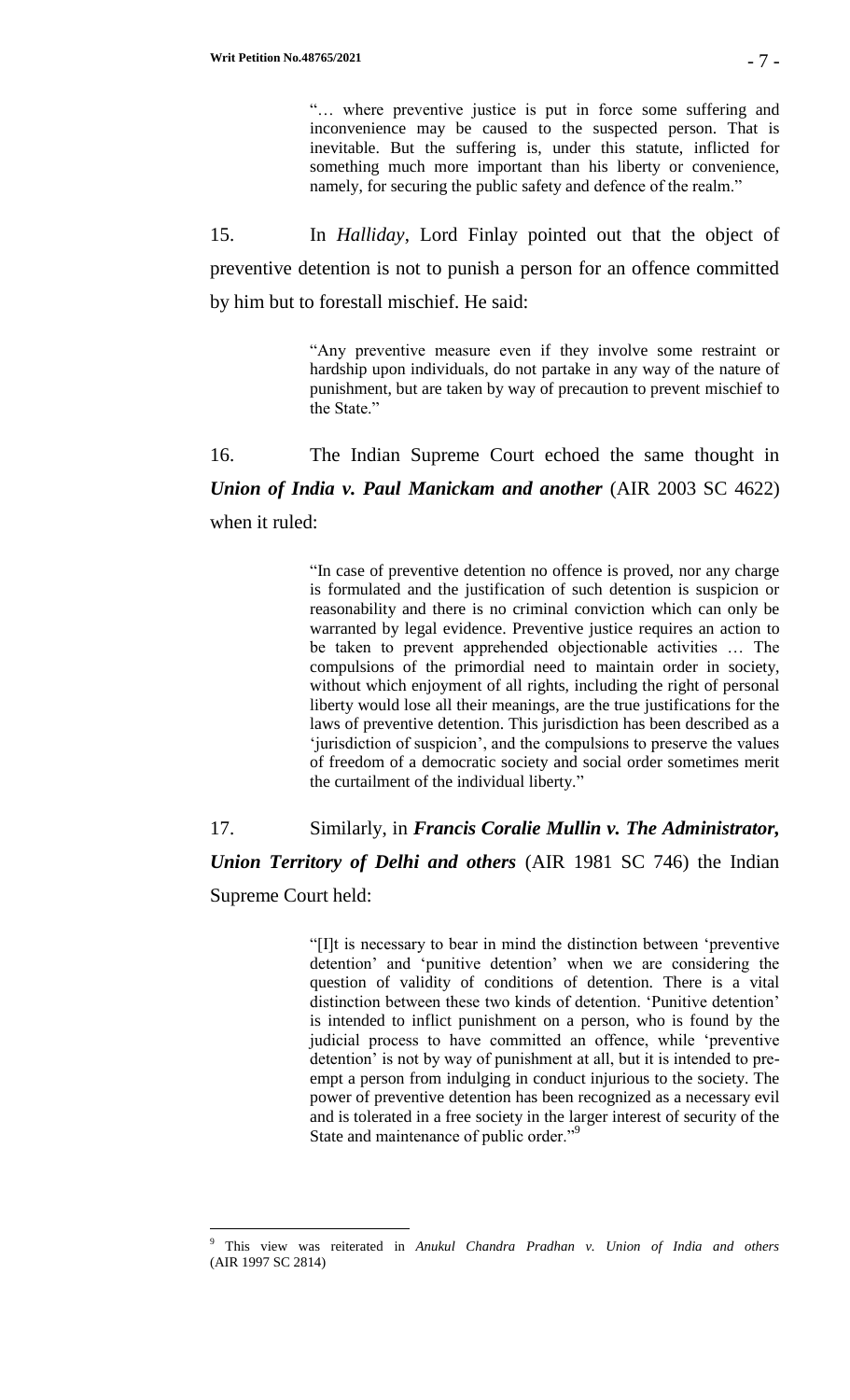18. International human rights law does not proscribe preventive detention. Nevertheless, it must be in accordance with and the grounds prescribed by law.<sup>10</sup> Arbitrary detention is prohibited. The UN General Assembly has adopted *"Body of Principles for the Protection of All Persons under Any Form of Detention or Imprisonment"*<sup>11</sup> which are required to be followed in all cases.

19. The Universal Declaration of Human Rights (UDHR), which is the "milestone document in the history of human rights"<sup>12</sup> and sets out "a common standard of achievements for all peoples and all nations", $^{13}$  states that "no one shall be subjected to arbitrary arrest, detention or exile."<sup>14</sup> Article  $9(1)$  of the International Covenant on Civil and Political Rights (ICCPR) reiterates this principle. It reads: "Everyone has the right to liberty and security of person. No one shall be subjected to arbitrary arrest or detention. No one shall be deprived of his liberty except on such grounds and in accordance with such procedure as are established by law." In terms of Article 4 of ICCPR derogation from this obligation is permissible only in an extreme situation and subject to the following conditions: (a) there is a public emergency which threatens the life of the nation; (b) the state of emergency is officially proclaimed; (c) the derogation is to the extent required by the exigencies of the situation; and (d) the measures taken by the State should not be inconsistent with its other obligations under international law and do not involve discrimination on the ground of race, colour, sex, language, religion or social origin.

20. According to Claire Macken, there are two possible interpretations of the term "arbitrary". If narrowly interpreted it would mean an arrest which is not in accordance with the procedure prescribed by law and thus out-and-out unlawful. On the other hand, in the wide sense, an arrest or detention is arbitrary if it is unlawful or unjust, that is,

<sup>10</sup> Diane Webber, *"Extraordinary measures – A comparative approach to crafting a new legal framework for preventive detention of suspected terrorists".* Available at: [https://repository.library.georgetown.edu/bitstream/handle/10822/1047843/w](https://repository.library.georgetown.edu/bitstream/handle/10822/1047843/)ebber\_diane\_dissertation .pdf?sequence=1&isAllowed=y

Resolution 43/173 of 9 December 1988.

 $^{12}$ https://www.un.org./en/about-us/universal-declaration-of-human-rights

<sup>13</sup> *ibid*

<sup>&</sup>lt;sup>14</sup> Article 9, UDHR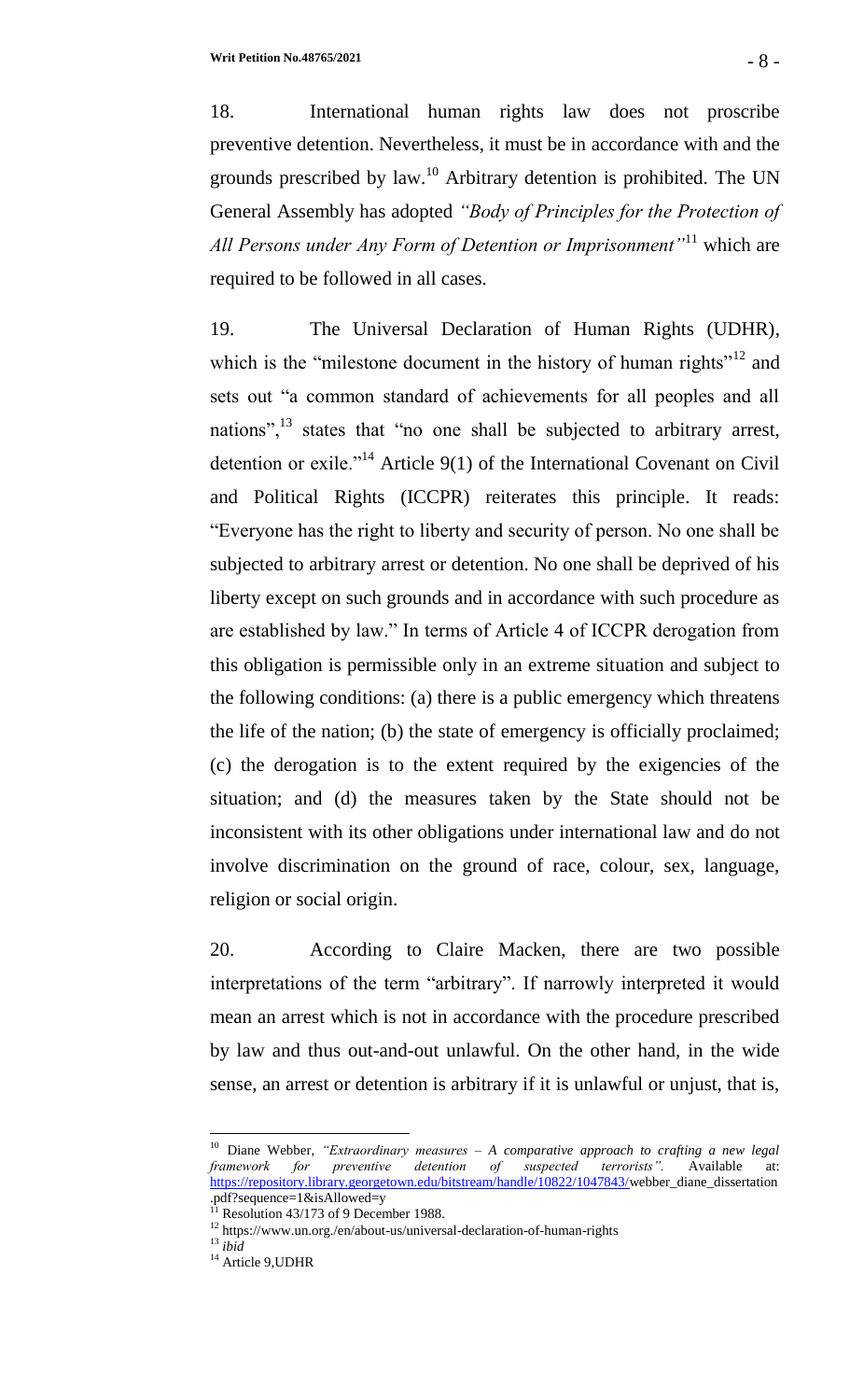$\overline{a}$ 

under a law which is contrary to the principles of justice or derogates the right to liberty and security of person.<sup>15</sup> General Comment No. 35 of the Human Rights Committee of the ICCPR favours the latter construction. Paragraph 12 thereof states that "an arrest or detention may be authorized by domestic law and nonetheless be arbitrary. The notion of 'arbitrariness' is not to be equated with 'against the law', but must be interpreted more broadly to include elements of inappropriateness, injustice, lack of predictability and due process of law, as well as elements of reasonableness, necessity and proportionality."<sup>16</sup>

21. In *Hugo Van Alphen v. the Netherlands* the Human Rights Committee (HRC) while interpreting "arbitrary detention" in ICCPR observed:

> "The drafting history of Article 9, paragraph 1, confirms that 'arbitrariness' is not to be equated with 'against the law', but must be interpreted more broadly to include elements of inappropriateness, injustice and lack of predictability. This means that remand in custody pursuant to lawful arrest must not only be lawful but reasonable in all the circumstances. Further, remand in custody must be necessary in all the circumstances, for example, to prevent flight, interference with evidence or the recurrence of crime."<sup>17</sup>

22. The Working Group on Arbitrary Detention set up by the UN Commission on Human Rights in 1991 states that "deprivation of liberty is arbitrary if a case falls in one of the following three categories: (a) when it is clearly impossible to invoke any legal basis justifying the deprivation of liberty (as when a person is kept in detention after the completion of his sentence or despite an amnesty law applicable to him); (b) when the deprivation of liberty results from the exercise of the rights or freedoms guaranteed by Articles 7, 13, 14, 18, 19, 20 and 21 of the UDHR and, insofar as States parties are concerned, by Articles 12, 18, 19, 21, 22, 25, 26 and 27 of the ICCPR; and (c) when the total or partial non-observance of the international norms relating to the right to a fair

<sup>15</sup> Claire Macken, *"Preventive Detention and The Right of Personal Liberty and Security under the International Covenant on Civil and Political Rights, 1966."* Available at: [http://classic.austlii.edu.au/au/journals/AdelLawRw/ 2005/1.pdf](http://classic.austlii.edu.au/au/journals/AdelLawRw/%202005/1.pdf)

 $16$  General Comment No.35 dated 16 December 2014 on Article 9 (Liberty and security of person). Available at: https://www.icj.org/wp-content/uploads/2015/04/General-Comment-CCPR-35-2014 eng.pdf

<sup>&</sup>lt;sup>17</sup> *Van Alphen v. The Netherlands* (Communication No. 305/1988) CCPR/C/39/D/305/1988, UN Human Rights Committee (HRC), 23 July 1990, available at <https://www.refworld.org/cases.HRC.525414304.html> [accessed 2 October 2021]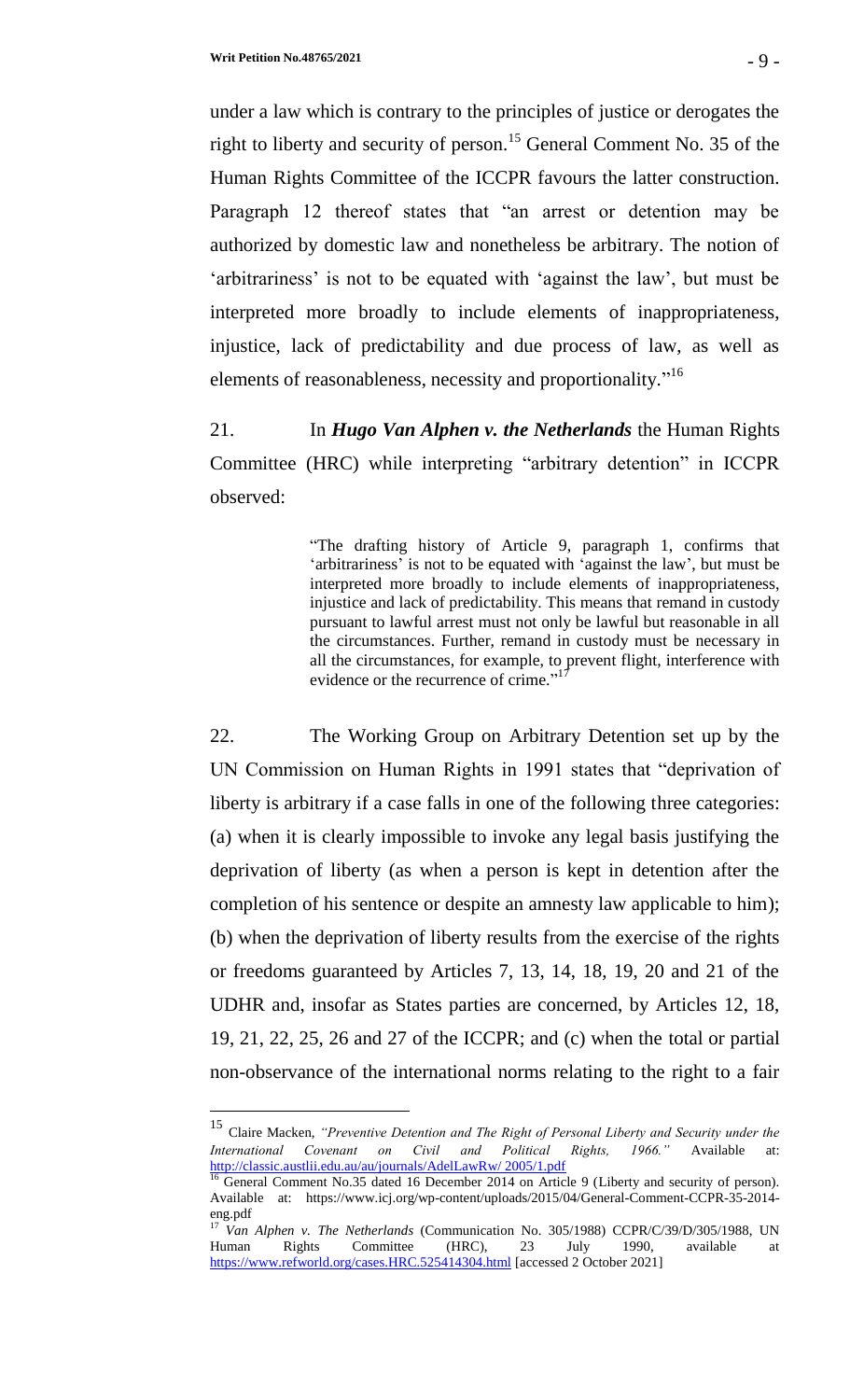trial, spelled out in the UDHR and in the relevant international instruments accepted by the States concerned, is of such gravity as to give the deprivation of liberty an arbitrary character."<sup>18</sup>

23. In *A v. Australia*<sup>19</sup> the HRC iterated that the element of proportionality is also relevant for determining whether detention is arbitrary within the meaning of Article 9(1) of ICCPR. Relevant excerpt is reproduced below:

> "[T]he Committee recalls that the notion of 'arbitrariness' must not be equated with 'against the law' but be interpreted more broadly to include such elements as inappropriateness and injustice. Furthermore, remand in custody could be considered arbitrary if it is not necessary in all the circumstances of the case, for example to prevent flight or interference with evidence: the element of proportionality becomes relevant in this context."

24. The European Convention on Human Rights permits detention only on the six grounds specified in Article 5(1) in accordance with the procedure prescribed by law. Albeit "the word 'proportionality' is nowhere to be found in the European Convention, but the idea it expresses appears as a central principle in the jurisprudence of the ECHR. Proportionality analysis may consist of (1) suitability (the limiting measure must be capable of achieving the (legitimate) aim pursued); (2) necessity (the limiting measure must be the least restrictive means to achieve the relevant purpose); and (3) proportionality in the narrow sense (there must be a reasonable balance between the limiting measure and the aim pursued). However, a fair or reasonable balance must be struck between the rights of individuals and the general public interests of society. In the context of preventive detention of terror suspects, a proportionate balance is required between preventive detention and prevention of terrorism."<sup>20</sup>

25. The jurisprudence developed under the American Convention on Human Rights also interdicts arbitrary detention and holds that the principle of proportionality would apply even where the

<sup>&</sup>lt;sup>18</sup> UN Office of the High Commissioner for Human rights (OHCHR), Fact Sheet No.26, The Working Group on Arbitrary Detention, May 2000, No.26, available at <http://www.refworld.org/docid/479477440.html> [accessed 2 October 2021]

<sup>19</sup> *A v. Australia*, HRC Communication No.560/1993, (April 30, 1997)CCPR/C/59/D/560/1993,¶9.2. <sup>20</sup> See note 10, *ibid*.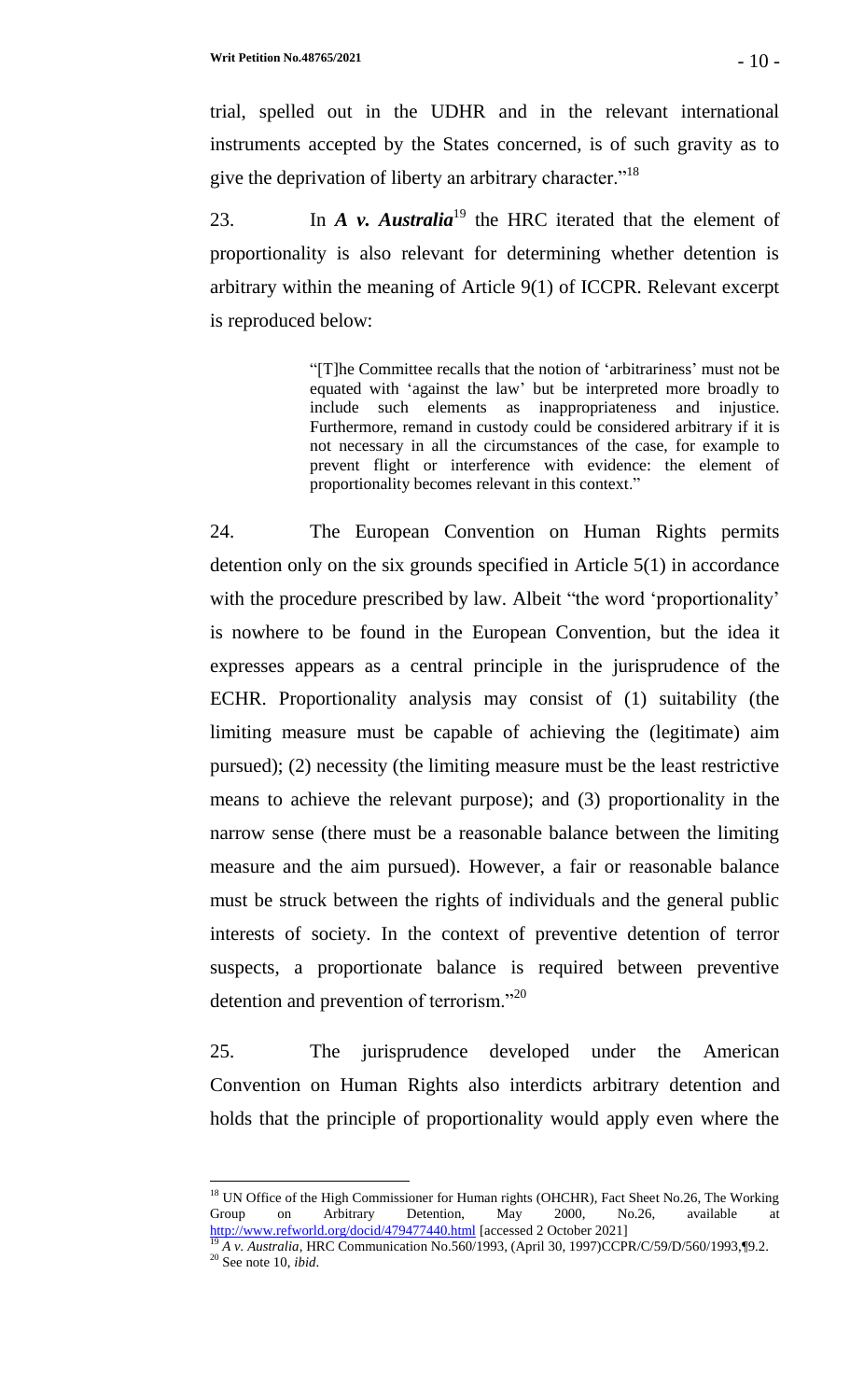"67. The preventive detention is limited by the principles of legality, the presumption of innocence, need, and proportionality, all of which are strictly necessary in a democratic society. It is the most severe measure that can be applied to the person accused of a crime, reason for which its application must have an exceptional nature. The rule must be the defendant's liberty while a decision is made regarding his criminal responsibility.

"68. The legitimacy of the preventive detention does not arise only from the fact that the law allows its application under certain general hypotheses. The adoption of this precautionary measure requires a judgment of proportionality between said measure, the evidence to issue it, and the facts under investigation. If the proportionality does not exist, the measure will be arbitrary."

26. In Indo-Pak sub-continent the history of preventive detention can be traced to Bengal Regulation III of 1818 which was applicable to three presidencies of Calcutta, Bombay and Madras. However, the principal legislations were the Defence of India Act of 1915, the Anarchical and Revolutionary Crimes Act of 1919 (popularly known as the Rowlatt Act), The Government of India Act, 1935, and the Defence of India Act of 1939. Pakistan retained the concept of preventive detention after the Independence and gave it constitutional imprimatur. Article 10 of the Constitution of 1973 directly addresses preventive detention whose language has remained the same over time except for minor amendments.

27. Article 10(4) of the Constitution mandates that a law providing for preventive detention can be made only to deal with persons acting in a manner prejudicial to the integrity, security or defence of Pakistan or any part thereof, or external affairs of the country, or public order, or the maintenance of supplies or services. It further says that no law shall authorize the detention of a person for a period exceeding three months unless the appropriate Review Board sanctions it and, if the government requires any further extensions for a sufficient cause, they would also be subject to review by the Board after every three months. Article 10(5) stipulates that when any person is detained under a preventive detention law, the authority making the order shall within

<sup>&</sup>lt;sup>21</sup> Case of Lopez-Alvarez, Inter-Am.Ct.HR, Judgment of Feb. 1, 2006, ¶¶67,68 (Honduras). Available at: https://www.corteidh.or.cr/docs/casos/articulos/seriec\_141\_ing.pdf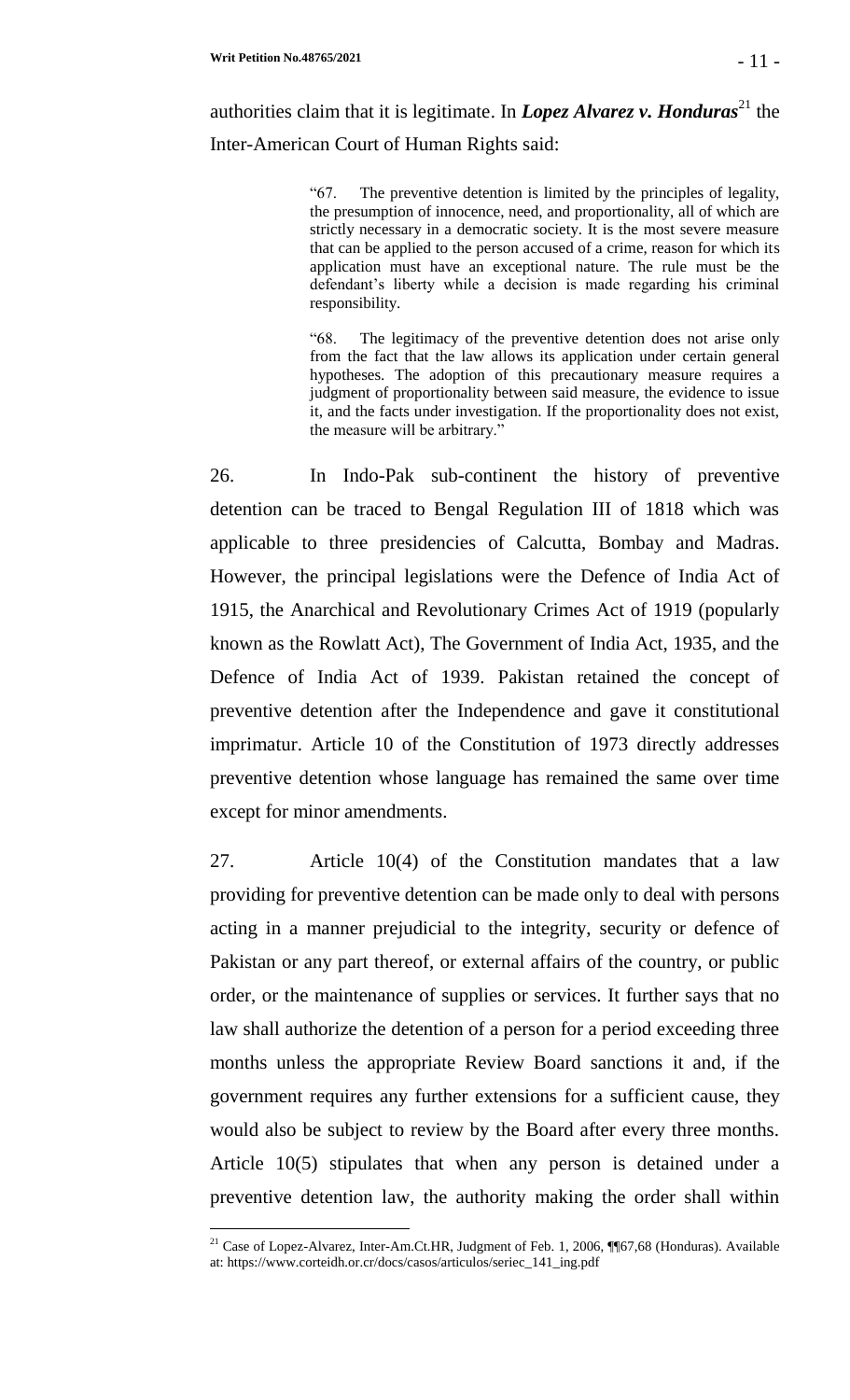fifteen days communicate to him the grounds on which it has made the order and shall afford him the earliest opportunity to make a representation thereagainst. Article 10(7) prescribes the maximum period for which a person may be detained under the preventive detention law. Article 10(9) adds that the provisions of Article 10 do not apply to enemy aliens. It may not be out of place to mention that the Constitution of Pakistan (1973) contains express provisions regulating declaration of emergency and the rights that can be suspended in that event. Article 10 goes beyond the existence of any particular emergency.<sup>22</sup>

28. In the instant case, the Punjab Government has detained Rizvi under section 11-EEE of the ATA. It is reproduced below for facility of reference:

> **11-EEE. Power to arrest and detain suspected persons –** (1) Government if satisfied that with a view to prevent any person whose name is included in the list referred to section 11-EE, it is necessary so to do, may, by order in writing, direct to arrest and detain, in such custody as may be specified, such person for such period as may be specified in the order, and Government if satisfied that for the aforesaid reasons it is necessary so to do, may, extend from time to time the period of such detention for a total period not exceeding twelve months.

Clause (i) of section 2 of the ATA defines "Government" as:

(i) 'Government' means the Federal Government or, as the case may be, the Provincial Government.

29. In *Federation of Pakistan through Secretary, Ministry of Interior, Islamabad v. Amatul Jalil Khawaja and others* (PLD 2003 SC 442) after a detailed analysis of the judicial precedents the Hon'ble Supreme Court of Pakistan ruled that an order of preventive detention must conform to the following criteria:

> "(i) the Court must be satisfied that the material before the detaining authority was such that a reasonable person would be satisfied as to the necessity for making the order of preventive detention;

> (ii) the satisfaction should be established with regard to each of the grounds of detention, and, if one of the grounds is shown to be

 $22$ <sup>22</sup> Paper on Preventive Detention in Pakistan, available at: rsilpak.org/ wp-content/uploads/2019/01/Preventive Dentetion-Maria-Article-ICRC.pdf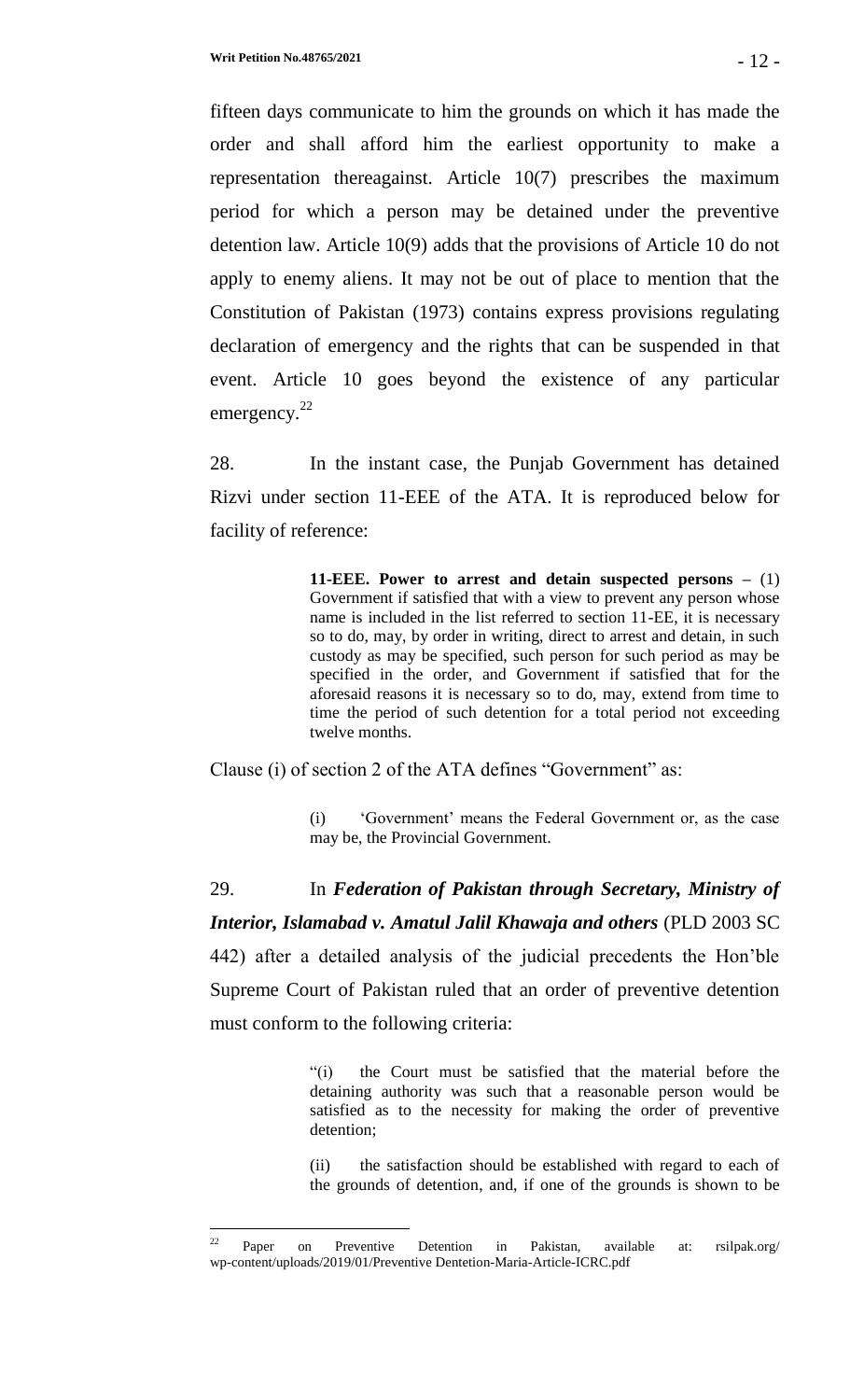bad, non-existent or irrelevant, the whole order of detention would be rendered invalid;

(iii) the initial burden lies on the detaining authority to show the legality of the preventive detention;

(iv) the detaining authority must place the whole material, upon which the order of detention is based, before the Court notwithstanding its claim of privilege with respect to any document, the validity of which claim shall be within the competence of the Court to decide;

(v) the Court has further to be satisfied, in cases of preventive detention, that the order of detention was made by the authority prescribed in the law relating to preventive detention and that every requirement, of the law relating to preventive detention had been strictly complied with;

(vi) the 'satisfaction' in fact existed with regard to the necessity of preventive detention of the detenue;

(vii) the edifice of satisfaction is to be built on the foundation of evidence because conjectural presumption cannot be equated with satisfaction; it is subjective assessment and there can be no objective satisfaction;

(viii) the grounds of detention should not be vague and indefinite and should be comprehensive enough to enable the detenue to make representation against his detention to the authority, prescribed by law;

(ix) the grounds of detention had been furnished within the period prescribed by law, and if no such period is prescribed, then 'as soon as may be'."

30. "The history of liberty is history of procedural safeguards."<sup>23</sup> In *The Government of East Pakistan v. Mrs. Rowshan Bijaya Shaukat Ali Khan* (PLD 1966 SC 286) the Hon'ble Supreme Court held that preventive detention makes an inroad on the personal liberty of a person without the safeguards of a formal trial so it must be jealously kept within the legal confines. Where the government feels compelled to deprive a person of his liberty, it "must strictly and scrupulously observe the forms and rules of  $law$ <sup>24</sup>. And whenever this is not done, the Court will set the prisoner at liberty in a proceeding for *habeas corpus*. 25

<sup>23</sup> *Kamleshkumar Ishwardas Patel v. Union of India and others* (1995) 4 SCC 51

<sup>24</sup> *Ram Narayan Singh v. The State of Delhi and others (*AIR 1953 SC 277) and *Union of India v. Paul Manickam and another* (AIR 2003 SC 4622)

<sup>25</sup> *Maqbool Hussain v. State of Bombay (*AIR 1953 SC 325)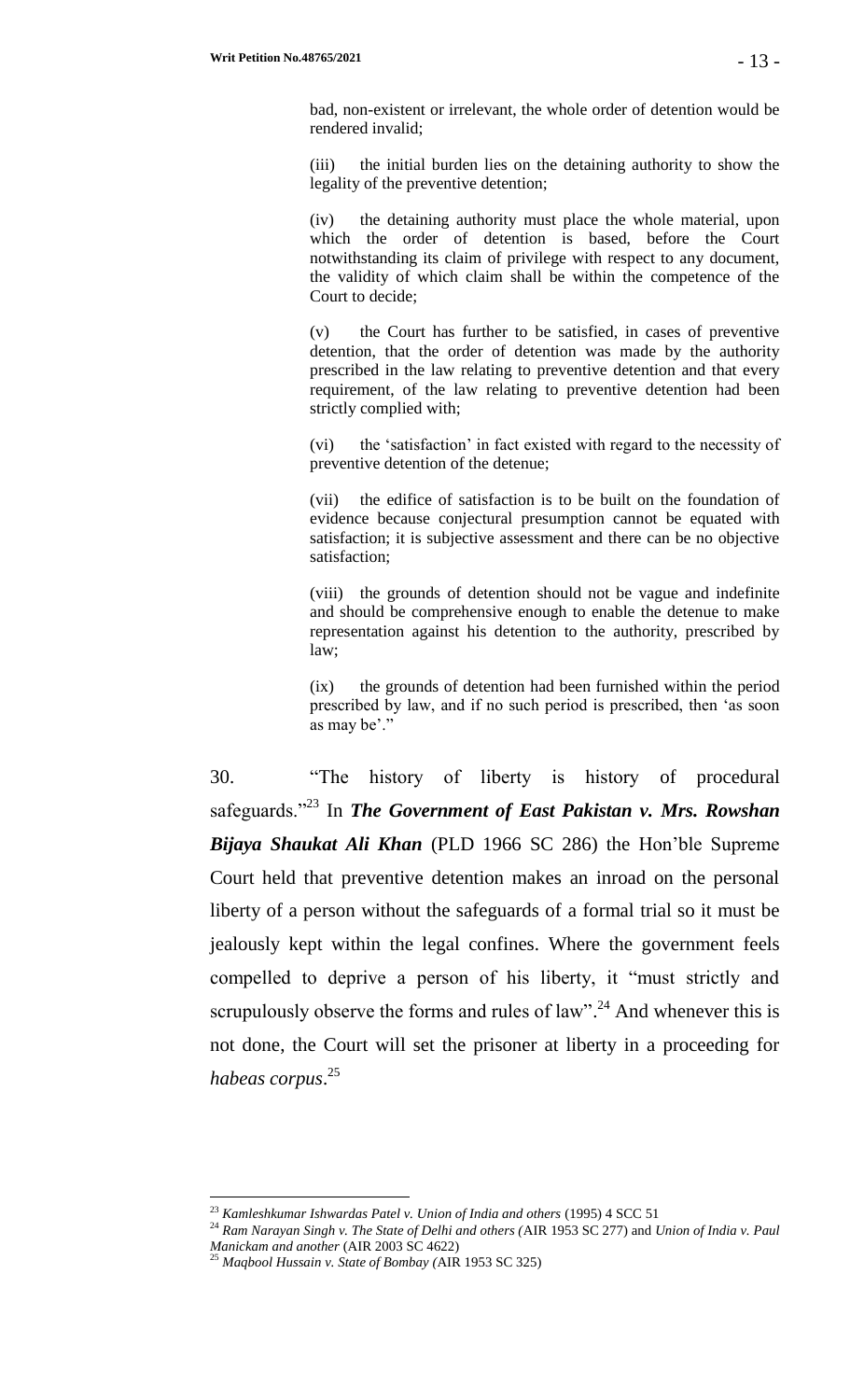## *The case on hand*

31. I first take up the learned Advocate General's objection regarding maintainability of this petition. According to him, Rizvi made a representation against the Impugned Order before the Home Secretary which was returned to him vide letter dated 2.9.2021 on the ground that it was not maintainable and he was advised to approach the competent forum. He contends that Rizvi must exhaust the administrative remedy in the first instance – which, on my query, he said lies before Respondent No.2. I am afraid, I cannot subscribe to this argument. The learned Advocate General has failed to explain as to how Rizvi's representation before the Home Secretary was wrong. The ATA does not contain any specific provision regarding representations against the preventive detention orders issued under section 11-EEE. This right is read into it through sub-section (2) of that section which stipulates that Article 10 of the Constitution shall apply *mutatis mutandis* to such orders. Article 10(5) of the Constitution enjoins that the authority making an order of preventive detention shall afford the detenue an "earliest opportunity of making a representation against the order." If it is assumed, as the learned Advocate General wants me to do, that the representation against the Impugned Order lies before Respondent No.2, the Home Secretary should have forwarded Rizvi's application to him or returned it forthwith. He should not have sat over it till 2.9.2021. The contention of the learned counsel for the Petitioner that the conduct of the government functionaries smacks of malice is, *prima facie*, not unfounded.

32. The constitutional law recognizes the doctrine of exhaustion of statutory remedies. However, the courts generally distinguish between cases seeking enforcement of fundamental rights and those in which no such issue is involved. Justice Fazal Karim explicates:

> "Fundamental rights are fundamental because they have been guaranteed by the fundamental law, that is, the Constitution. As a general rule, as regards them, the only adequate remedy is the one provided by the Constitution itself, and no question of another remedy, e.g. statutory, being an adequate remedy can arise. The Supreme Court of India has repeatedly declared 'that the existence of such a remedy was not a matter which was relevant to be considered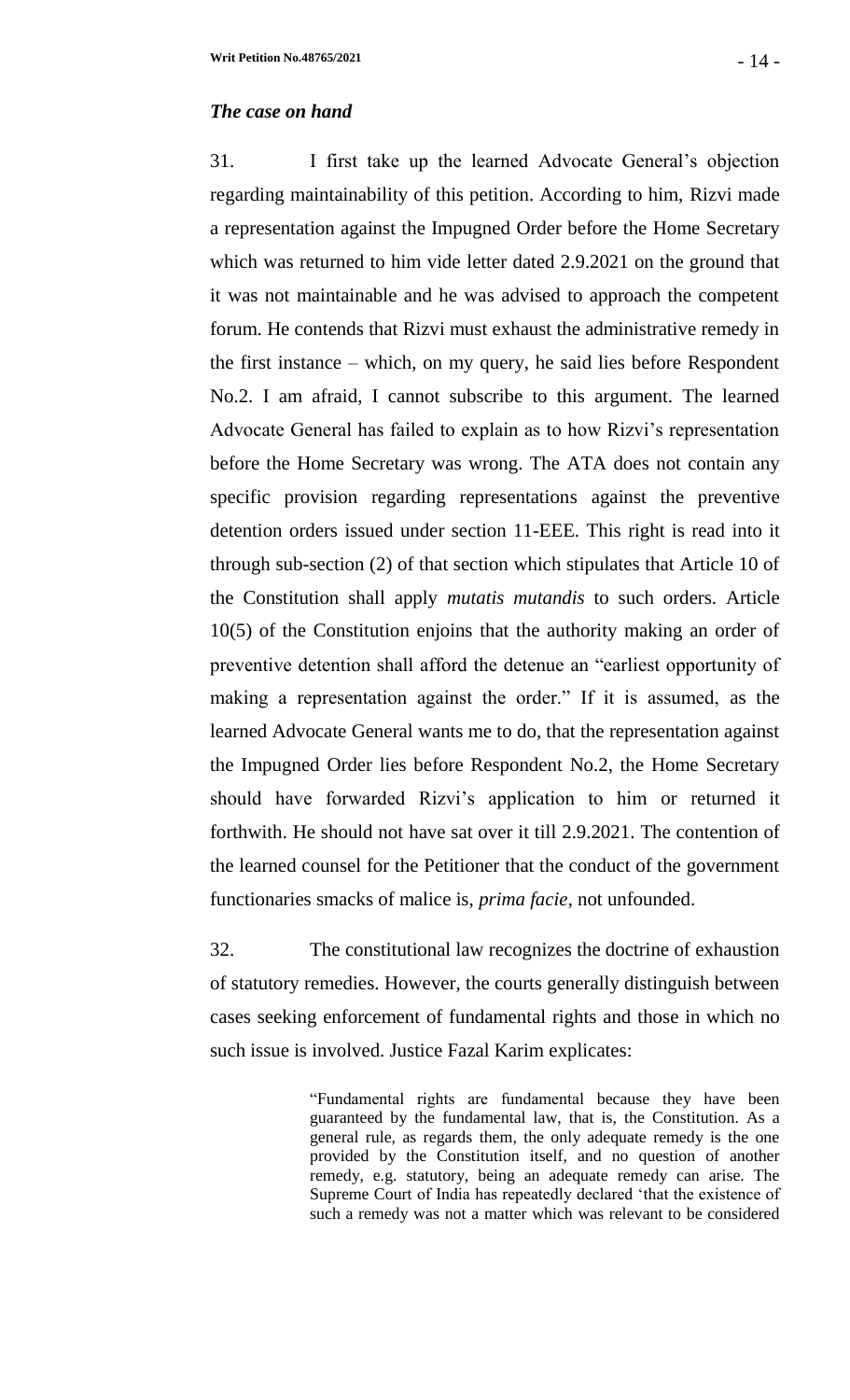when the citizen complained of the infringement of his fundamental rights.' $^{1,26}$ 

33. This petition is in the nature of *habeas corpus*. According to Basu, "*habeas corpus* is not a part of the judicial review procedure, although the grounds of issuing it are probably the same, as those of judicial review."<sup>27</sup> He further states: "*Habeas corpus* is a writ *'of right'* and not a writ *'of course'*, and not a discretionary writ. The court is bound to issue the writ if on return, no cause or no sufficient cause appears and cannot refuse it on the ground of existence of alternative remedy."<sup>28</sup> In *Union of India v. Paul Manickam and another* (AIR 2003 SC 4622), the Indian Supreme Court held that when the Constitution declared that no person shall be deprived of life and liberty except in accordance with the procedure established by law, a machinery was required to examine the question of illegal detention with promptitude. The writ of *habeas corpus* is a device of that nature. In *Federation of Pakistan through Secretary, Ministry of Interior, Islamabad v. Amatul Jalil Khawaja and others* (PLD 2003 SC 442), which was a case of preventive detention under the Security of Pakistan Act, 1952, the Hon'ble Supreme Court of Pakistan held:

> "The right of a person to a petition for *habeas corpus* is a high prerogative right and is a constitutional remedy for all matters of illegal confinement. This is one of the most fundamental rights known to the Constitution. There being no limitation placed on the exercise of this right, it cannot be imported on the actual or assumed restriction which may be imposed by any subordinate legislation. If the arrest of a person cannot be justified in law, there is no reason why that person should not be able to invoke the jurisdiction of the High Court immediately for the restoration of his liberty which is his basic right. In all cases where a person is detained and he alleges that his detention is unconstitutional and in violation of the safeguards provided in the Constitution, or that it does not fall within the statutory requirements of the law under which the detention is ordered, he can invoke the jurisdiction of the High Court under Article 199 and ask to be released forthwith. (PLD 1965 Lah. 135). He need not wait for the opinion of the Advisory Board before praying for a *habeas corpus*. (AIR 1952 Cal. 26)."

34. The learned Advocate General has referred to the cases titled *Muhammad Siddiq Khan v. District Magistrate* (PLD 1992 Lahore 140) and *Sheikh Rashid Ahmad v. D. M. Rawalpindi etc.* (PLJ

<sup>26</sup> Fazal Karim, *Judicial Review of Public Actions*, Second Edition, Vol III, p. 1457

<sup>&</sup>lt;sup>27</sup> Durga Das Basu, *Commentary on the Constitution of India*, 9<sup>th</sup> Edition, Vol. 10 page 10389.

<sup>28</sup> *ibid*, at page 10579 (internal citations omitted).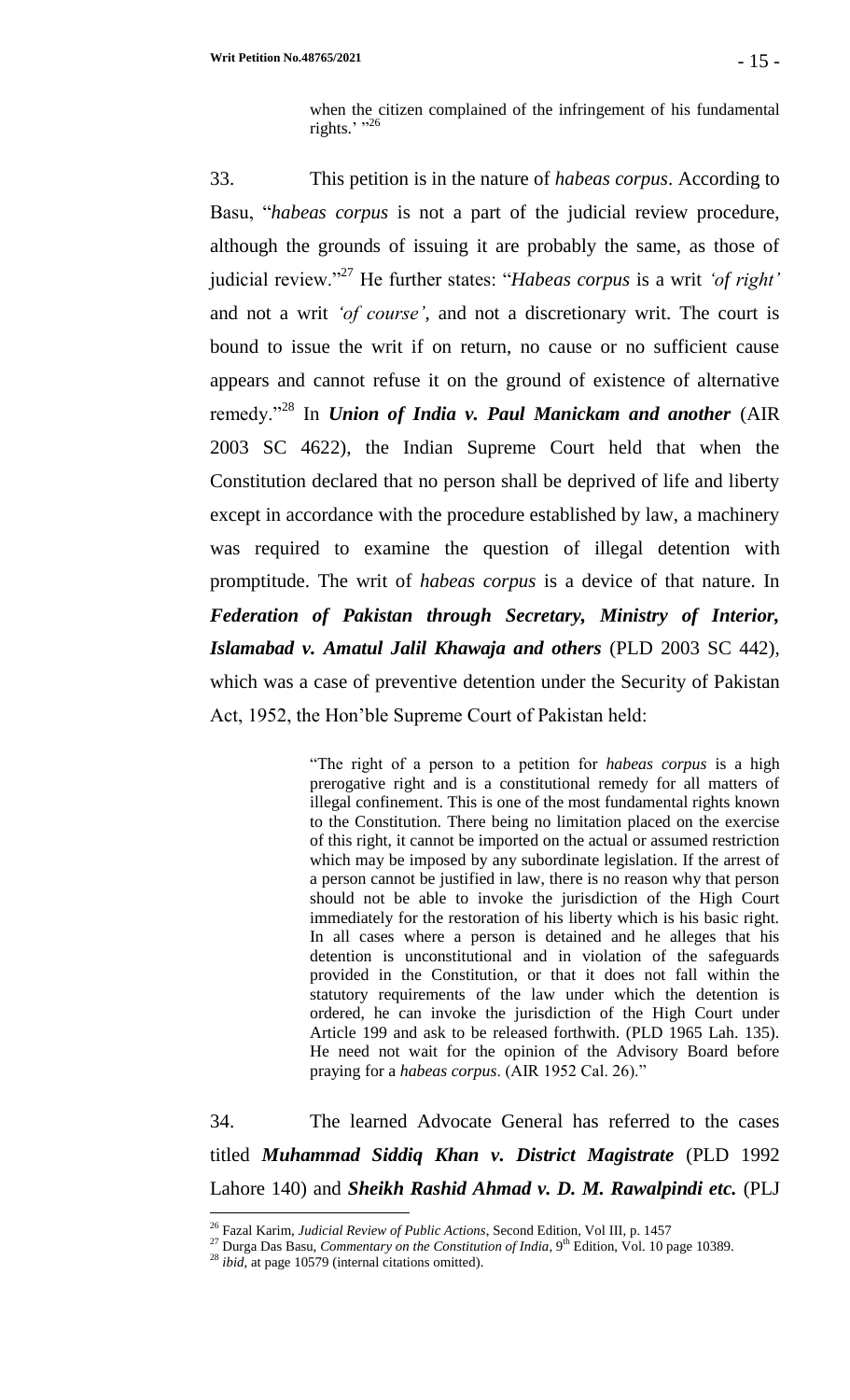2004 Lahore 1221) decided by a Division Bench and five-member Larger Bench of this Court respectively which take a contrary view. These judgments are at variance with the dictum laid down by the Hon'ble Supreme Court in *Amtul Jalil Khawaja's* case so they cannot be followed. Article 189 of the Constitution mandates that any decision of the Supreme Court, insofar as it decides a question of law or is based upon or enunciates a principle of law, is binding on all the courts in the country. Interestingly, even in *Muhammad Siddiq Khan* the learned Division Bench left a window open for exercise of constitutional jurisdiction by the High Court when it held:

> "As already held that Article 10(5) of the Constitution and section 3(6) and (6-a) of the Punjab Maintenance of Public Order Ordinance, grant a right to detenu to make a representation which must be decided by the Government. That being so we are of the view that the remedy provided by Article 10(5) and sub-sections (6) and (6-a) of section 3 of the Ordinance is adequate within the meaning of Article 199 of the Constitution. By so observing we do not find to lay down an inflexible rule and we should not be taken to have held that in no case a constitutional petition can be filed without filing a representation. There may be cases where it can be demonstrated that it is not possible to file a representation for example, where no grounds of detention are communicated to the detenu or where the filing of the representation would be a mere exercise in futility. Similarly, there may be other cases like complete lack of jurisdiction in the authority passing the order of detention where the filing of representation may not be necessary. In the ultimate analysis the question as to whether it would be necessary to file a representation in a given case would depend upon the facts of that case."

35. In the instant case, the Petitioner has specifically pleaded that the Impugned Order is without jurisdiction, *coram non judice* and *malafide*. Therefore, it also falls within the exceptions contemplated by *Siddiq Khan*. The learned Advocate General's objection is accordingly repelled.

36. Let us now turn to the Petitioner's challenges to the Impugned Order. ATA is a federal law which aims to check terrorism, sectarian violence and provides for speedy trial of heinous offences.<sup>29</sup> A careful study of the ATA would show that the Federal and the Provincial Government have concurrent jurisdiction over some subjects while others fall exclusively in the former's domain. Nevertheless, the learned

l

<sup>&</sup>lt;sup>29</sup> Preamble of the ATA.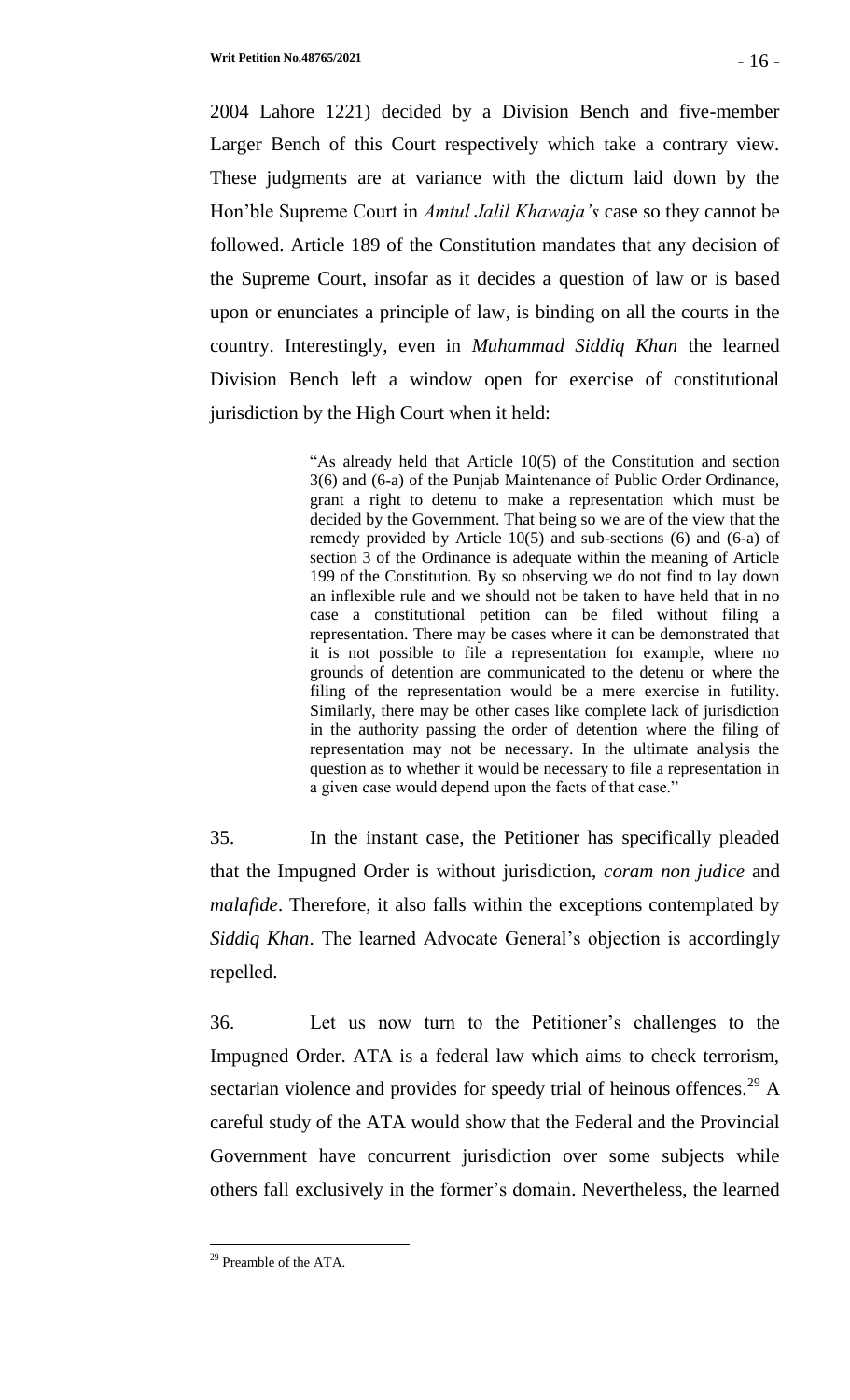Advocate General argues, it may even delegate these to the Provincial Government under section 33 of the Act.<sup>30</sup>

37. Section 11-EE of the ATA stipulates that the Federal Government may, by order published in the official Gazettee, proscribe a person and put his name in the list maintained in terms of the Fourth Schedule of the ATA on the grounds mentioned in sub-section (1) of the said section. This entails the consequences detailed in other clauses of that section. The Federal Government, purportedly in exercise of the powers under section 33, issued SRO dated  $29<sup>th</sup>$  October 2014 to delegate functions under section 11-EE of the ATA to the Provincial Home Secretaries and the Chief Commissioner, Islamabad. Then, through another notification dated  $24<sup>th</sup>$  August 2020 it authorized these functionaries, *inter alia*, to constitute Proscription Review Committees contemplated in the Act within their respective jurisdictions. The Punjab Government has proscribed Rizvi vide Order No. SO(IS-1)4-10/2020 (P-1)(Lahore)-1 dated 16.4.2021 in exercise of its delegated authority. Inasmuch as the said order has not been challenged in these proceedings, I would not comment on it lest it may prejudice the parties. Nevertheless, I do make one point. The learned Advocate General contends that in *Qari Muhammad Arif v. Secretary Home Department and others* (PLD 2021 Lahore 499) this Court has declared the aforesaid delegation of powers valid. This is incorrect. The constitutionality of the said notifications was neither questioned nor considered in that case so it is yet to be debated.

38. Section 11-EEE of the ATA speaks of preventive detention and empowers the "Government" to arrest and detain the person proscribed under section 11-EE if it is satisfied that he is likely to indulge in the verboten activities and it is necessary to prevent him from

<sup>&</sup>lt;sup>30</sup> Section 33 of the ATA reads as under:

**<sup>33.</sup> Delegation.–** The Government may, by notification, delegate, subject to such a condition as may be specified therein, all or any of the powers exercisable by it under this Act.

Clause (i) of section 2 of the ATA defines "Government" as:

<sup>&</sup>quot;Government" means the Federal Government or, as the case may be, the Provincial Government.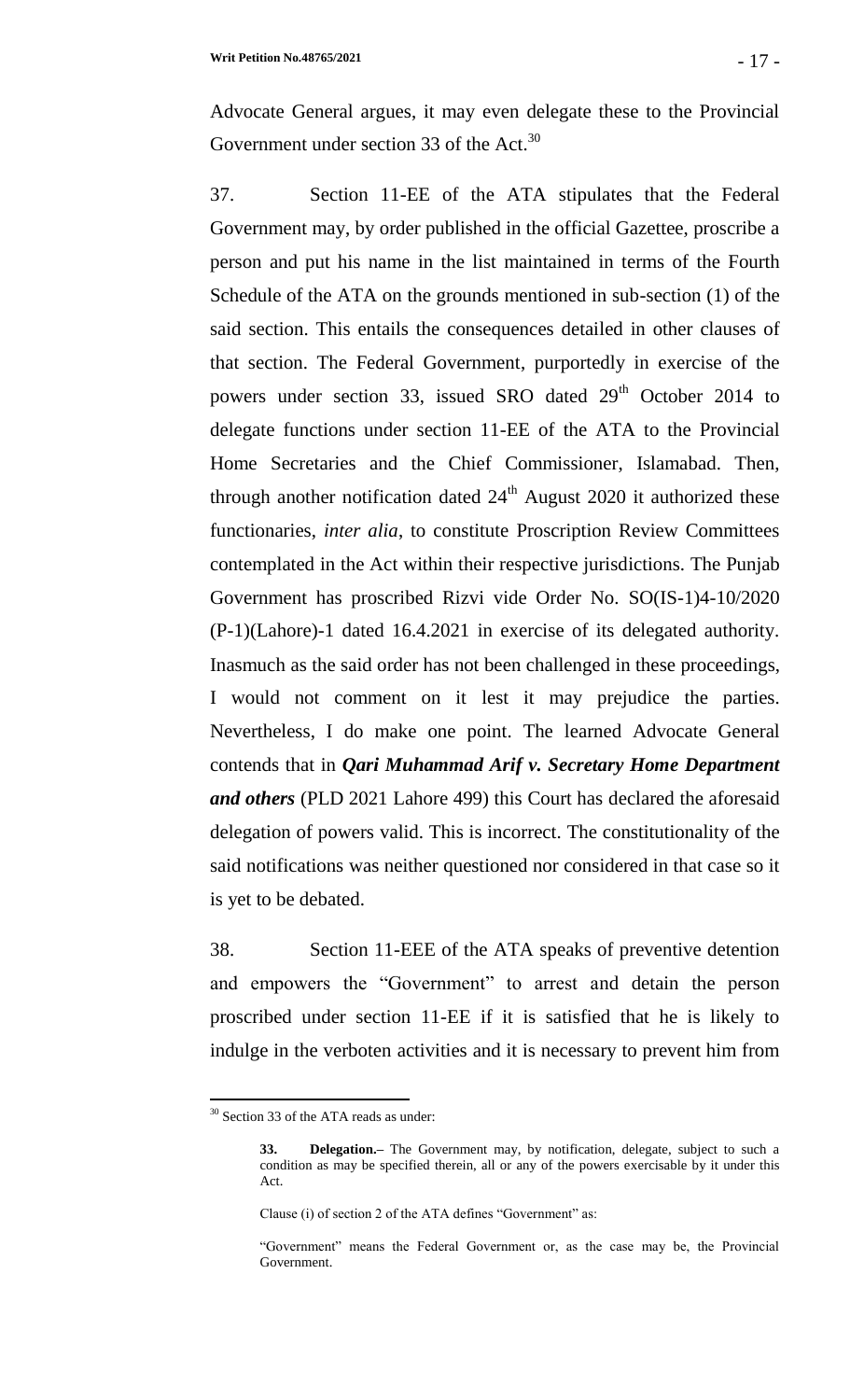doing so. Keeping in view the definition in clause (i) of section 2, there is nothing in section 11-EEE to restrict the power to order preventive detention to the Federal Government. It can be legitimately exercised by the Provincial Government in its own right without any delegation from the Federal Government under section 33. However, this holding does not conclude the discussion on the point. Respondent No.2 has issued the Impugned Order purportedly in exercise of the powers conferred on him by the Government of the Punjab, Home Department, vide Letter No. SO(Judl-III)7-1/2014(P) dated 10.7.2021. It is to be determined whether that conferment is valid.

39. In *Messrs Mustafa Impex, Karachi, and others v. The Government of Pakistan through Secretary Finance, Islamabad and others* (PLD 2016 SC 808) the Hon'ble Supreme Court held that the Constitution (Eighteenth Amendment) Act, 2010, has made fundamental changes in the Constitution which, *inter alia*, include channelizing the executive power of the government. With reference to the Federal Government, the Court ruled that it consists of the Prime Minister and the Federal Ministers (i.e. the Cabinet) but does not include the President who is the Head of the State. Neither a Secretary nor a Minister nor the Prime Minister are the Federal Government and they cannot exercise powers on its behalf. The august Supreme Court further held that the Rules of Business, 1973, are binding on the Federal Government and must be followed in all eventualities in letter and spirit. Rule 16 thereof gives the Prime Minister discretionary power in respect of the matters to be brought before the Cabinet but the exercise of that discretion is subject to two conditions: firstly, he must consciously apply his mind to every case and justify through a reasoned and formal order where he thinks that reference to the Cabinet is not necessary; and secondly, the matter should not be such regarding which Cabinet decision is compulsory under the Constitution. The same principles apply to the Provincial Government.

40. As adumbrated, the Federal and the Provincial Government have concurrent powers under section 11-EEE of the ATA to detain a proscribed person. The Punjab Government delegated its powers under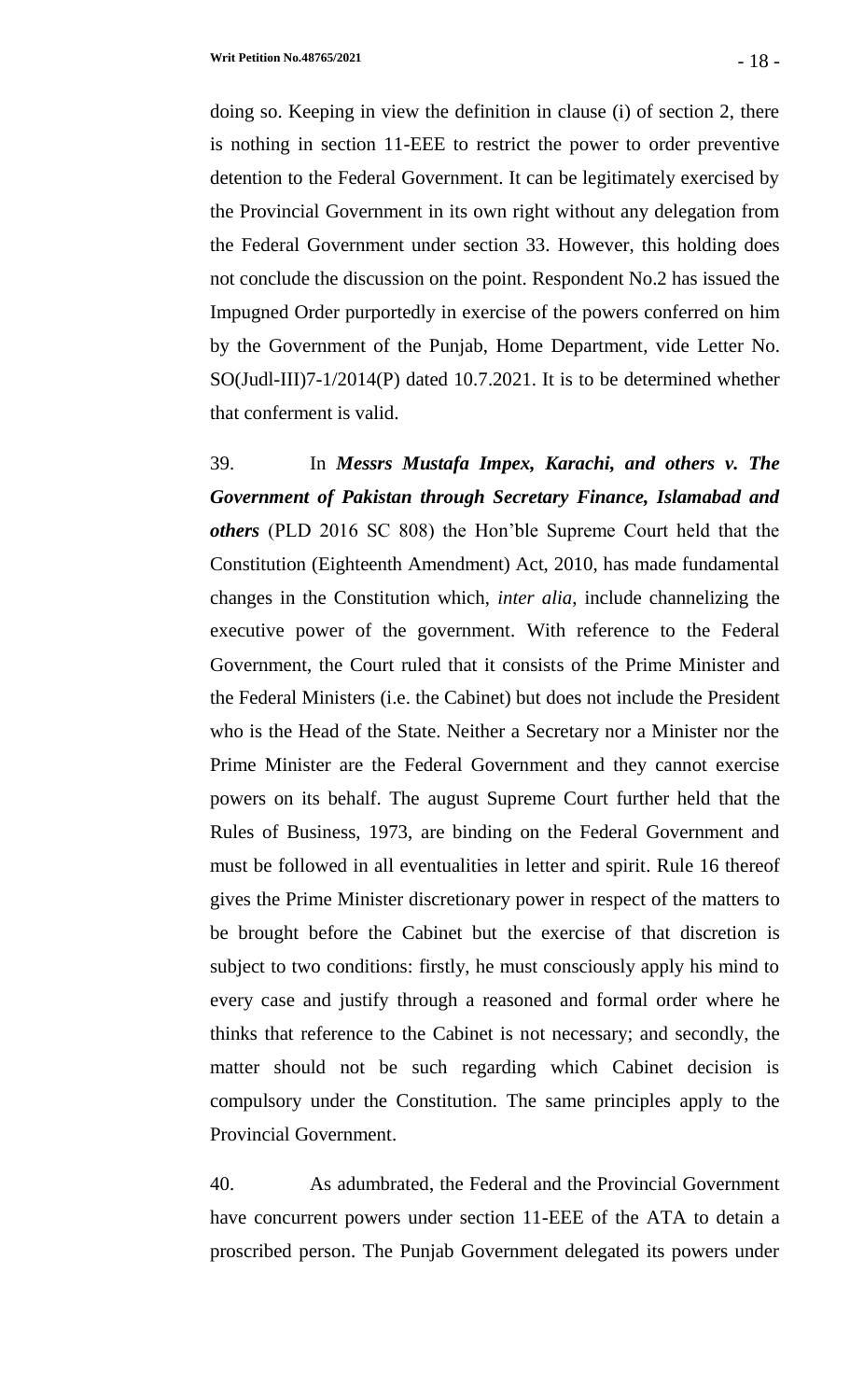that section to the Deputy Commissioners vide Notification No. SO(Jud-III)7-1/2014 dated 24.2.2017 issued by the Secretary, Home Department. On 7.7.2021 the Additional Chief Secretary (Home) moved a summary to the Chief Minister that the said notification was not in order as it did not have the Cabinet's approval which was imperative in terms of the law declared by the Hon'ble Supreme Court in the *Mustafa Impex* case. He solicited his approval to place the matter before the Provincial Cabinet through circulation in terms of Rule 25(1)(b) of The Punjab Government Rules of Business, 2011 (the "Punjab Rules of Business"), for seeking:

- i) *Ex-post facto* approval of notification dated 24.2.2017 issued by the Home Department.
- ii) *Ex-post facto* approval of all the orders issued by the Deputy Commissioners in exercise of the powers delegated in the aforementioned notification.

41. The Chief Minister approved the summary on 8.7.2021. However, before proceeding further it is necessary to see how the Cabinet is required to conduct business.

42. Rule 25(1) of the Punjab Rules of Business lays down that the cases referred to the Cabinet shall be disposed of:

- (a) by discussion at a meeting of the Cabinet;
- (b) by circulation amongst the Ministers; and
- (c) by discussion at a meeting of a Committee of the Cabinet.

Rule 25(2) states that unless the Cabinet authorizes otherwise, the decisions of a Committee of Cabinet shall be ratified by the Cabinet. Rule 25(3) provides that the Cabinet may constitute Standing or Special Committees and may assign to them a class of cases or a particular case.

Rule 27 prescribes the procedure for Cabinet decision by circulation. Rule 27(1) stipulates that when a case is circulated to the Cabinet for recording opinion, the Chief Secretary shall specify the time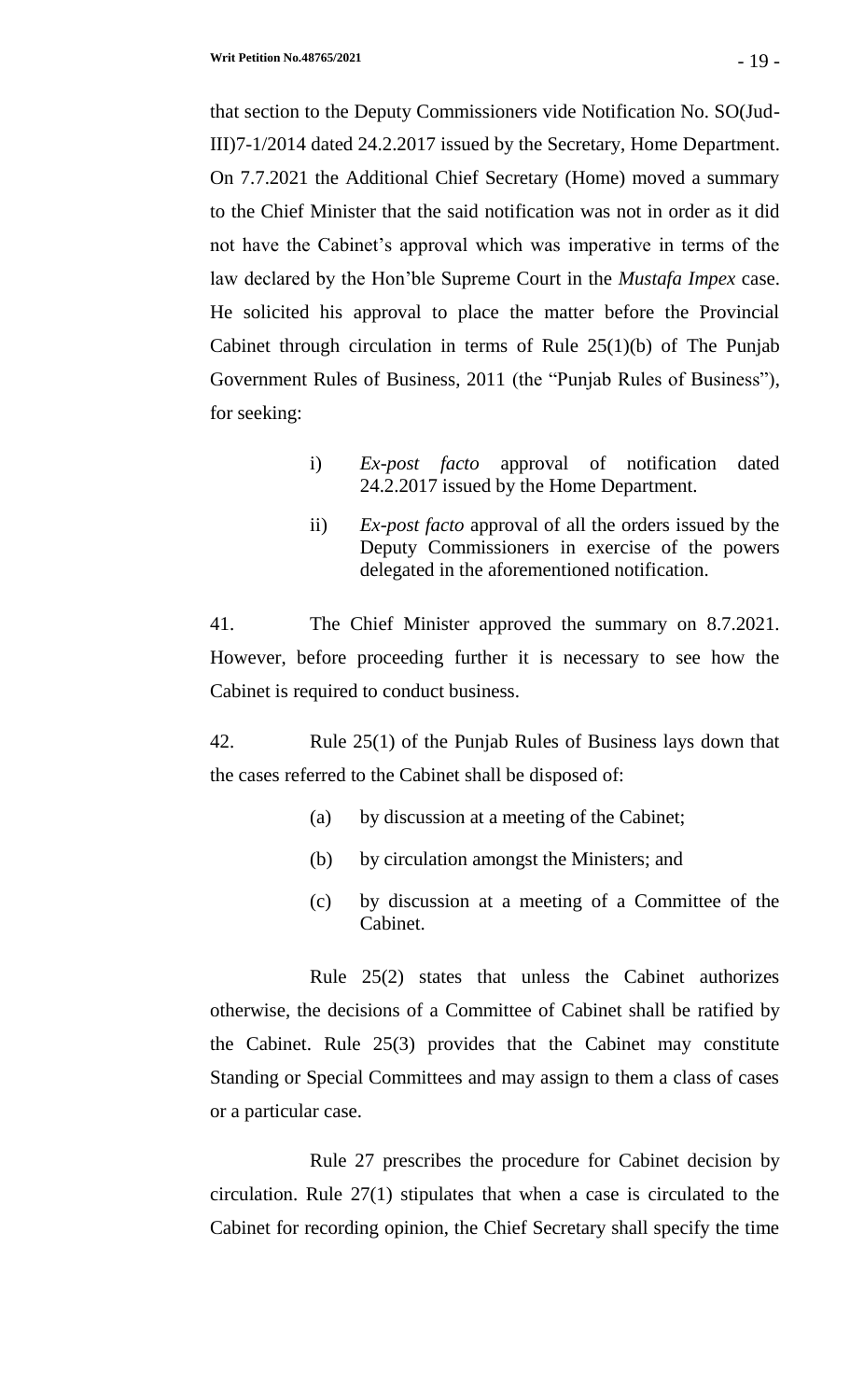by which the opinion should be communicated to him. If a Minister does not furnish his opinion by that time, he shall be deemed to have accepted the recommendations contained in the summary. Rule 27(2) enjoins that after the opinions of all the Ministers have been received, or the time specified has expired, the Chief Secretary shall–

- (a) in the event of full agreement to the recommendation in the summary, treat it as a Cabinet decision and proceed further in terms of Rule 28(12); and
- (b) in the event of a difference of opinion, obtain the direction of the Chief Minister whether the case shall be discussed at the meeting of the Cabinet or the recommendations of the majority of the Ministers be accepted and communicated as a Cabinet decision.

Rule 27(3) lays down that if the Chief Minister directs that the recommendations of majority of Ministers be accepted as a Cabinet decision, the Chief Secretary shall proceed under Rule 28(12). If, however, the Chief Minister directs that the case shall be discussed at a meeting of the Cabinet, he shall circulate the opinions recorded by the Ministers in the form of a supplementary summary.

Rule 28(12) requires the Chief Secretary to circulate the Cabinet decision to the Ministers and Rule 28(15) mandates that he shall send a copy thereof, and whenever considered necessary, to the Secretary of the Department concerned for giving effect to it. Finally, Rule 30(1) ordains that when the Cabinet decision on a case is received by the concerned Department, it shall acknowledge its receipt and take prompt action for its implementation.

43. The documents submitted by the learned Advocate General in this Court show that the Punjab Rules of Business have not been followed in the instant case. To start with, it is observed that the Chief Secretary fixed two days' time under Rule 27(1) for the Provincial Ministers to communicate their opinion whereupon the Cabinet Wing issued them circular letters (the "Circular") on 8.7.2021. However, they were incongruous and did not give the same time line. Some of them required the Ministers to communicate their opinions in two days while the others stipulated three days for it. Secondly, the Punjab Cabinet has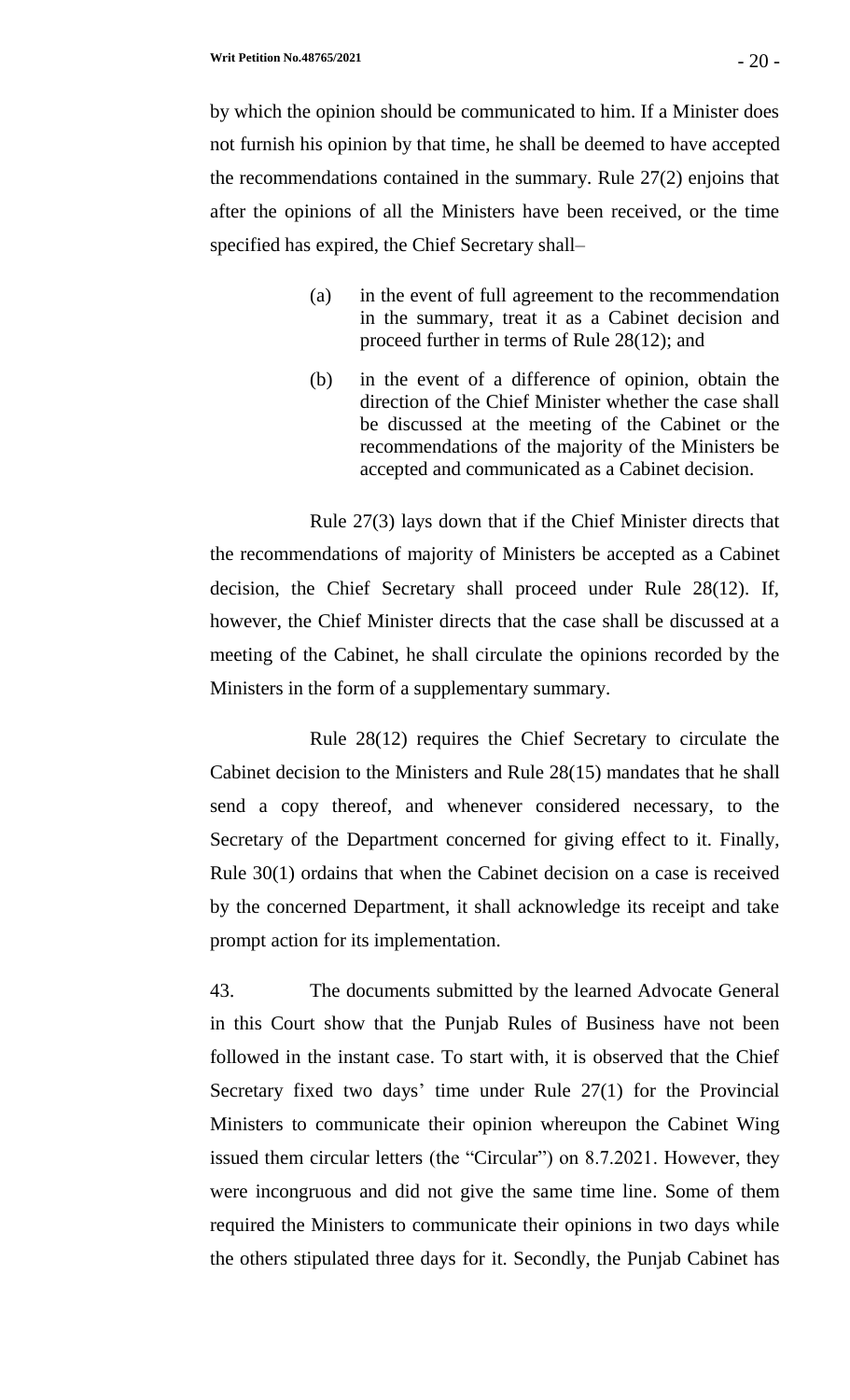36 Ministers and out of them only 19 responded and even they dealt with the matter nonchalantly. Only three of the Ministers wrote "approved" while signing their names while the others simply put their signatures on the Circular and sent it back. It needs to emphasized that the Cabinet cannot dispose of matters by circulation in that manner. Rule 27 of the Punjab Rules of Business expressly requires the Ministers to "record opinion" which implies that they must apply their mind and give reasons for or against the motion when it is laid before them. In the circumstances, in law, there is no approval of the recommendation in the summary. Thirdly, the Chief Minister invoked Rule 27(3) prematurely when he directed that the "recommendations of the majority of Ministers be accepted and communicated as Cabinet decision." As noted above, the Cabinet Wing circulated the summary to the Ministers on 8.7.2021. Even if it is assumed that they were to respond in two days, the Chief Minister could not proceed on 10.7.2021. Lastly, perusal of the record evinces that the Cabinet decision was received in the Home Department in terms of Rule 28(15) on 13.7.2021. There is no explanation as to how it issued Letter No. SO (Jud-III)7-1/2014(P) on 10.7.2021.

44. The Punjab Rules of Business have been framed under Article 139 of the Constitution. *Mustafa Impex* held that such constitutionally mandated rules are twined with the concept of good governance and are mandatory. The Punjab Government has committed gross violations in the present case which renders the entire exercise nugatory.

45. Confronted with the above situation the learned Advocate General contended that the Chief Minister is not obligated to bring every matter to the Cabinet. Rule 24 enumerates the cases which need to be placed before the Cabinet for decision. He argued that *ex-post facto* approval of notification dated 24.2.2017 and the orders issued by the Deputy Commissioners exercising delegated powers in pursuance thereof did not require the Cabinet's nod. Therefore, if there are any irregularities in the issuance of Letter No. SO (Jud-III)7-1/2014(P) dated 10.7.2021, they can be ignored. This argument is fallacious. Admittedly,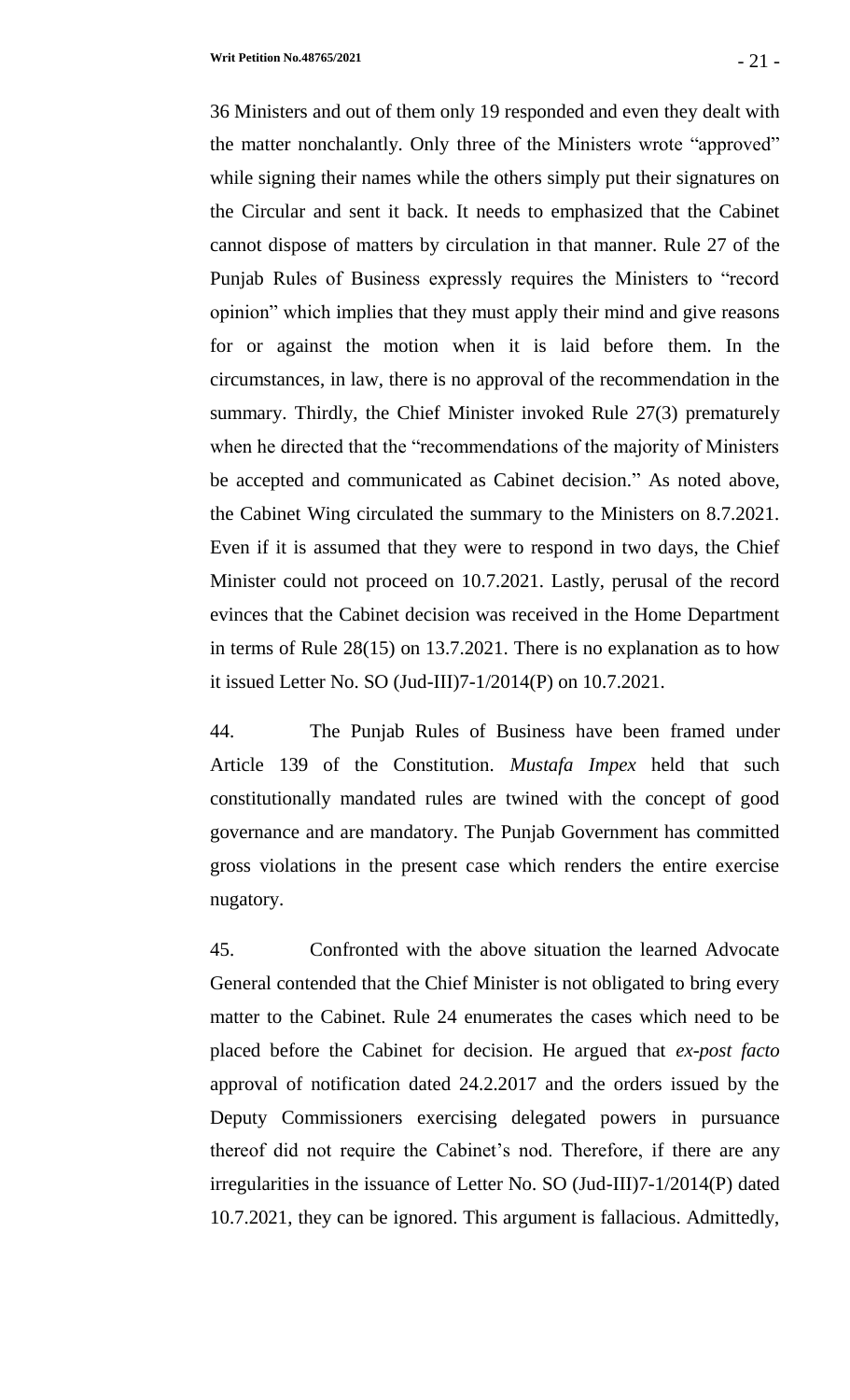Chief Minister referred the case to the Cabinet under clause (i) of Rule 24(1) which reads as follows:

> **24. Cases to be brought before the Cabinet–** (1) The following cases shall be brought before the Cabinet:

> (i) any case desired by the Chief Minister to be referred to the Cabinet; and

46. Once the Chief Minister refers a case to the Cabinet, he cannot withdraw it at his whim. He should have strong reasons for withdrawal which he must put in writing. In the instant case, it is to be assumed that he took the matter in issue to the Cabinet after due application of mind. A U-turn cannot be permitted at this juncture.

47. Let us now look at the merits of the Impugned Order. Rizvi was detained under section 3 of the MPO on 12.4.2021 for 30 days but that period was extended twice and he remained in custody for three months. On 25.3.2021 the Punjab Government submitted reference under section 3(5) of the MPO and Article 10(4) of the Constitution before the Provincial Review Board seeking authorization for continuing his preventive detention for three more months. It urged eight grounds in support of its request. The Board considered them one by one and concluded that the reference was based on "apprehensions of the security agencies" and there was no material to justify Rizvi's further detention. Accordingly, vide Order dated 2.7.2021, the Board declined the Government's request and directed his release. After this failure, the Government invoked section 11-EEE of the ATA to keep Rizvi in custody. Legally speaking, a person released from preventive detention under a provincial law can be taken into custody again under a federal law provided it can be justified. In the instant case, it is observed, the Impugned Order is founded on the same grounds which were rejected by the Provincial Advisory Board. It could be justified only if new circumstances had arisen after its order.

48. As stated above, Rizvi is a proscribed person. Under section 11-EE(2) of the ATA, the Government may require him to: (a) execute a bond with one or more sureties to the satisfaction of the District Police